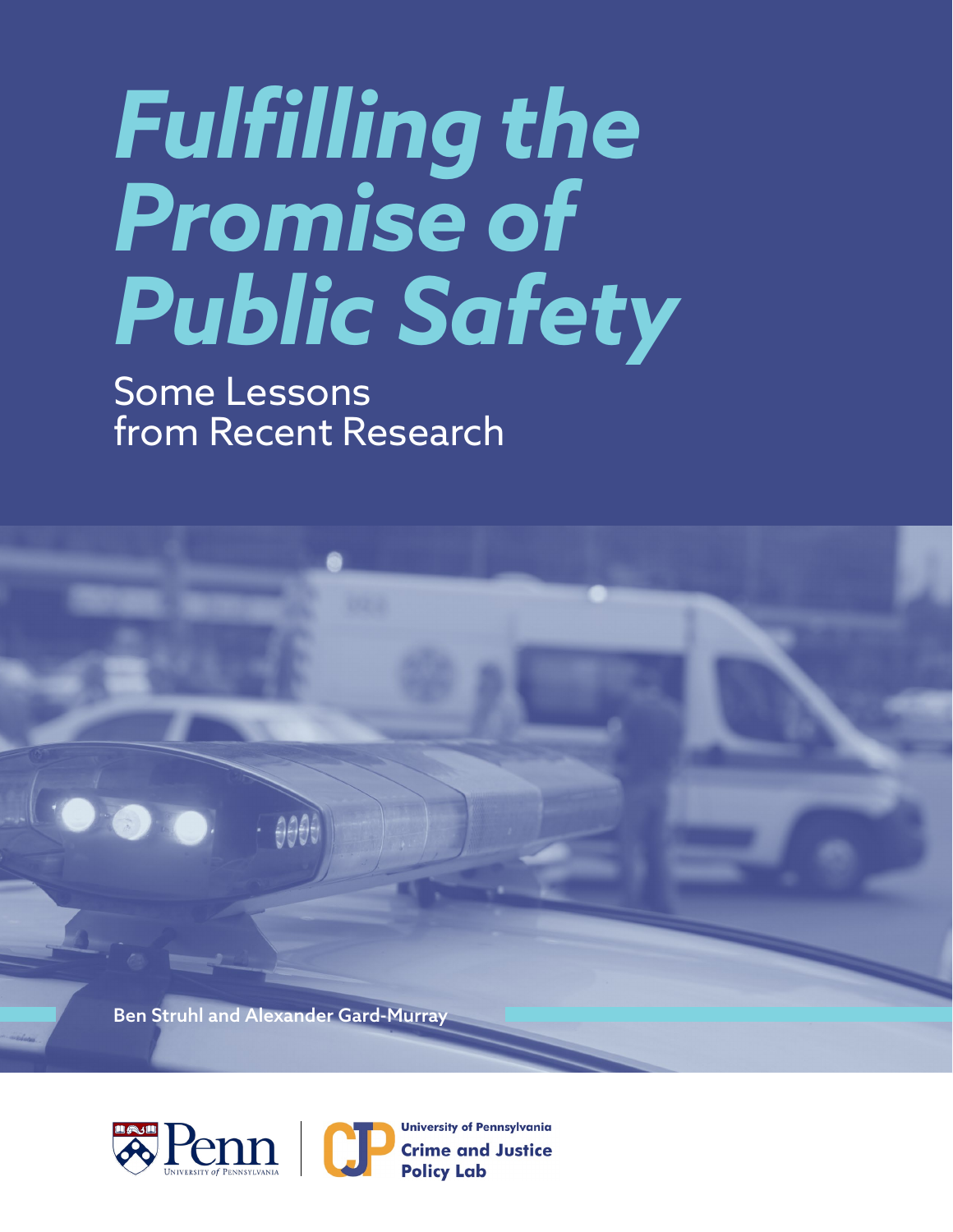# *Acknowledgements*

*The authors would like to thank the many individuals and community groups who helped with writing this report. First, we would like to thank the wide array of police-critical groups that agreed to talk with us and share their interests, priorities, and concerns. In 2020, hundreds of these groups were formed across the country—it was important for us to understand and engage with this movement in the hopes that this guide could be useful to people with a wide range of views about the role of policing in the US.*

*Our thanks also go to Stephen Carrabino and Jenna Savage, who contributed comments and insights from their experiences in government, and to Anthony Braga, Aaron Chalfin, and*  John MacDonald for reviewing the manuscript and providing *invaluable comments.*

*Finally, our special thanks go to Desiree Dusseault and Cassidy Pereira for their research assistance.*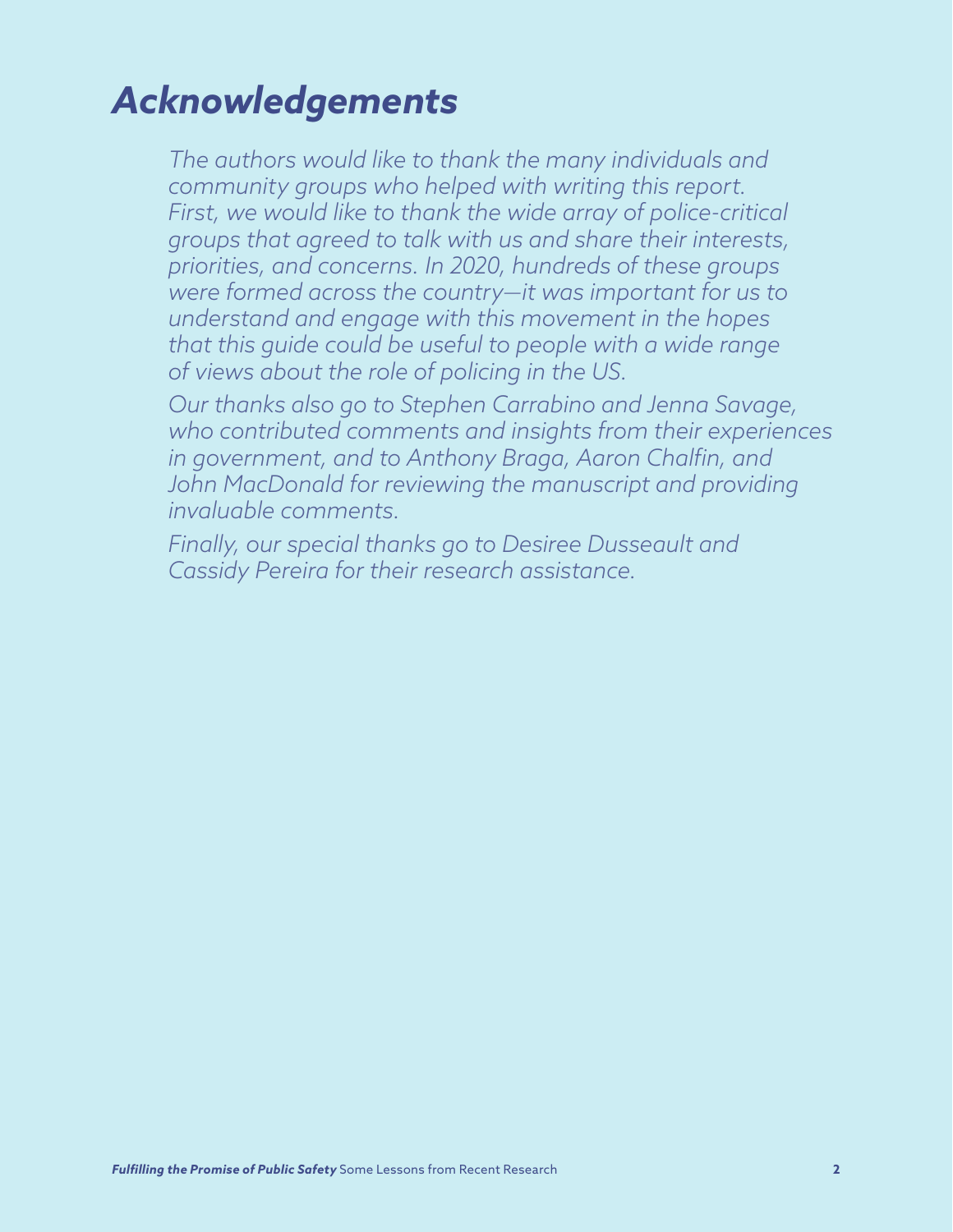# *Executive Summary*

*Many American communities are wrestling with how to reform their approach to public safety in the wake of police killings, particularly of Black men. There are many ideas for what the right reforms might be, ranging from minor policy tweaks to wholesale replacement of departments. To help communities as they sort through these ideas, we review real experiences with policing reform, highlighting wherever possible the best scientific evidence on the subject.*

#### **Starting with the idea that we need a government function that prevents abuse of power and is accountable to the public, we focus on a few select questions:**

- **1.** Could some public safety services be provided by people who aren't police officers?
- **2.** What can we learn from attempts at more ambitious reform?
- **3.** What can we learn from how other countries' public safety systems operate?

We start by looking at specific alternative approaches for providing some public safety services, like "co-responders", "mental health response teams", and "violence interrupters". Many of these alternatives are promising and should be considered by communities looking at reform. But communities should also know that we don't yet have firm scientific evidence of every program's effectiveness. Even where they're working well, these alternatives tend to replace a portion of traditional police activity—but not the majority of it. And implementation matters: good ideas can falter if mismanaged or poorly funded.

We then examine cases where governments attempted deep overhauls of their police forces. Each case has its unique lessons, and we should be cautious about extrapolating too much from any one story. But we do see a few general patterns. Success depends on the quality and availability of alternatives: without ready replacements progress can be slow and reform can be discredited. Due to political and administrative constraints, attempts to "disband" or "abolish" police often end up restructuring them instead. Ultimately, the rhetoric is less important than the specific plans.

Finally, we look at US policing compared with peer countries. US police spending is roughly "middle-of-the-road" (and has remained relatively steady over time). But American police receive less training and kill more people than in other countries. The experience of countries with much larger social service budgets suggests that such spending may reduce the need for police to some degree, but is far from eliminating it. While social services are a key component of public safety provision, we have no evidence that they can solve every public safety problem.

In general, neither policing nor social services are a panacea. Exactly what money and operational time is spent on matters: broad categories of personnel like "police" or "social workers" are less informative than their specific training and tasks.

None of this means that communities should refrain from pursuing reform, even potentially far-reaching reform. The problems with our public safety system are deep and need to be addressed urgently. One of the strengths of the American model of government is the opportunity for local experimentation. But as we embark on those experiments, we should take care not to waste the lessons left to us by other communities who have taken up the challenge before us.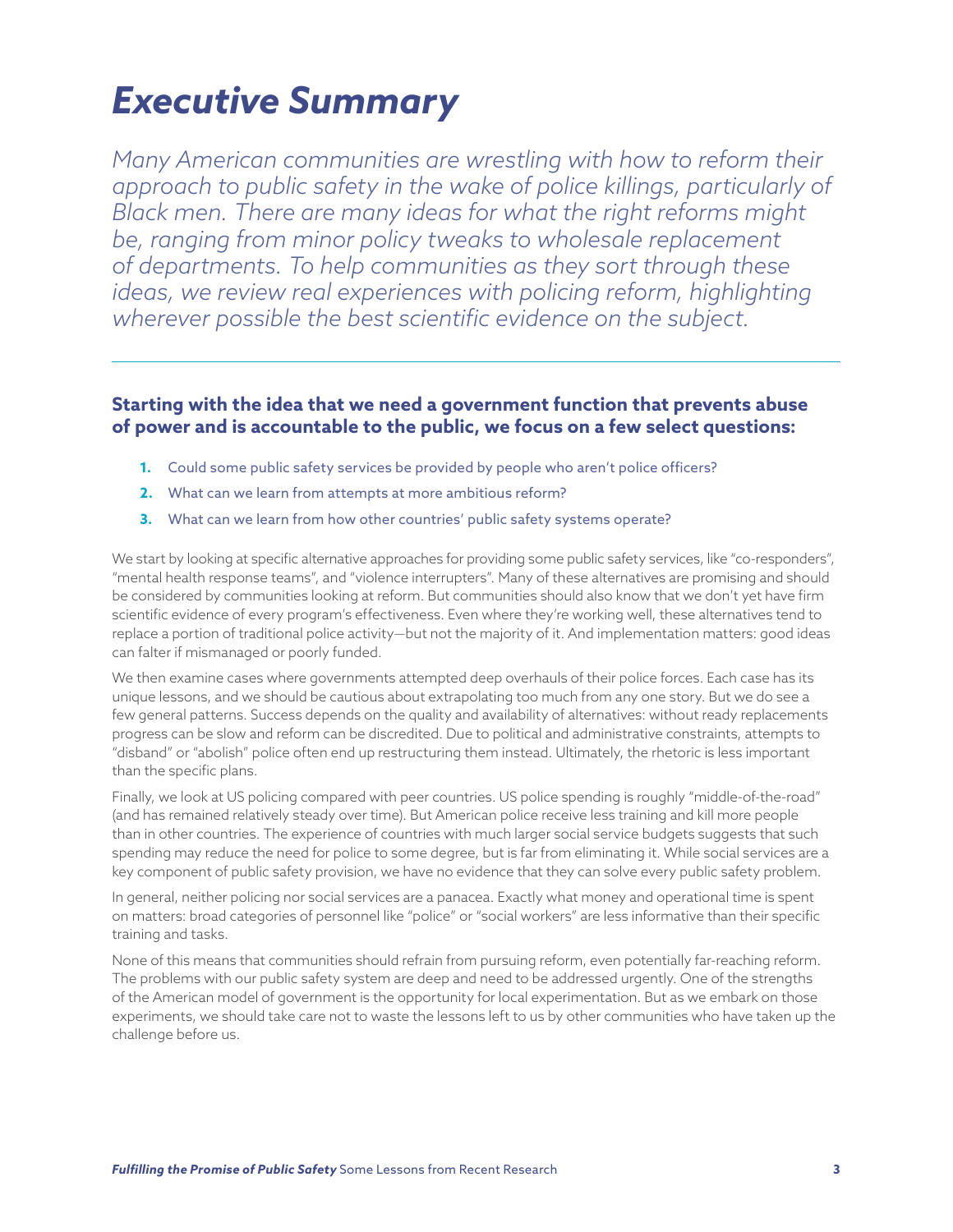# *Table of Contents*

| Acknowledgements                                                                                                                       | $\overline{2}$ |
|----------------------------------------------------------------------------------------------------------------------------------------|----------------|
| <b>Executive Summary</b>                                                                                                               | 3              |
| <b>Table of Contents</b>                                                                                                               | 4              |
| Introduction                                                                                                                           | 5              |
| Shared Principles for Public Safety                                                                                                    | 5              |
| The Role of Police Within Public Safety                                                                                                | 6              |
| Should some public safety services be provided by non-officers?                                                                        | -8             |
| Integrated Approaches                                                                                                                  | 8              |
| Co-Responders                                                                                                                          | 9              |
| Case Management                                                                                                                        | -9             |
| Parallel Approaches                                                                                                                    | 10             |
| Mental Health Response Teams                                                                                                           | 10             |
| Violence Interrupters                                                                                                                  | $-11$          |
| Civilian Safety Patrols                                                                                                                | 11             |
| Civilian Traffic Enforcement                                                                                                           | 12             |
| What can we learn from attempts at more ambitious reform?                                                                              | 14             |
| <b>Historical Cases</b>                                                                                                                | 14             |
| Camden, New Jersey                                                                                                                     | 14             |
| Republic of Georgia (Eastern European nation)                                                                                          | 14             |
| South Africa                                                                                                                           | 15             |
| <b>New Cases</b>                                                                                                                       | 16             |
| Minneapolis, Minnesota                                                                                                                 | -16            |
| Ithaca, New York                                                                                                                       | 16             |
| Austin, Texas                                                                                                                          | 17             |
| What can we learn from how other countries' public safety systems operate? -                                                           | 18             |
| How Does Policing in Peer Countries Look Different?                                                                                    | 18             |
| Are We Spending Too Much on Police?                                                                                                    | 18             |
| Spending on Police<br>and the control of the control of the control of the control of the control of the control of the control of the | 18             |
| Spending on Social Services                                                                                                            | 19             |
| Neither Policing nor Social Services are Perfect Substitutes - The Manuscription of the Manuscription                                  | -19            |
| Conclusion                                                                                                                             | $-21$          |
| <b>Works Cited</b>                                                                                                                     | 23             |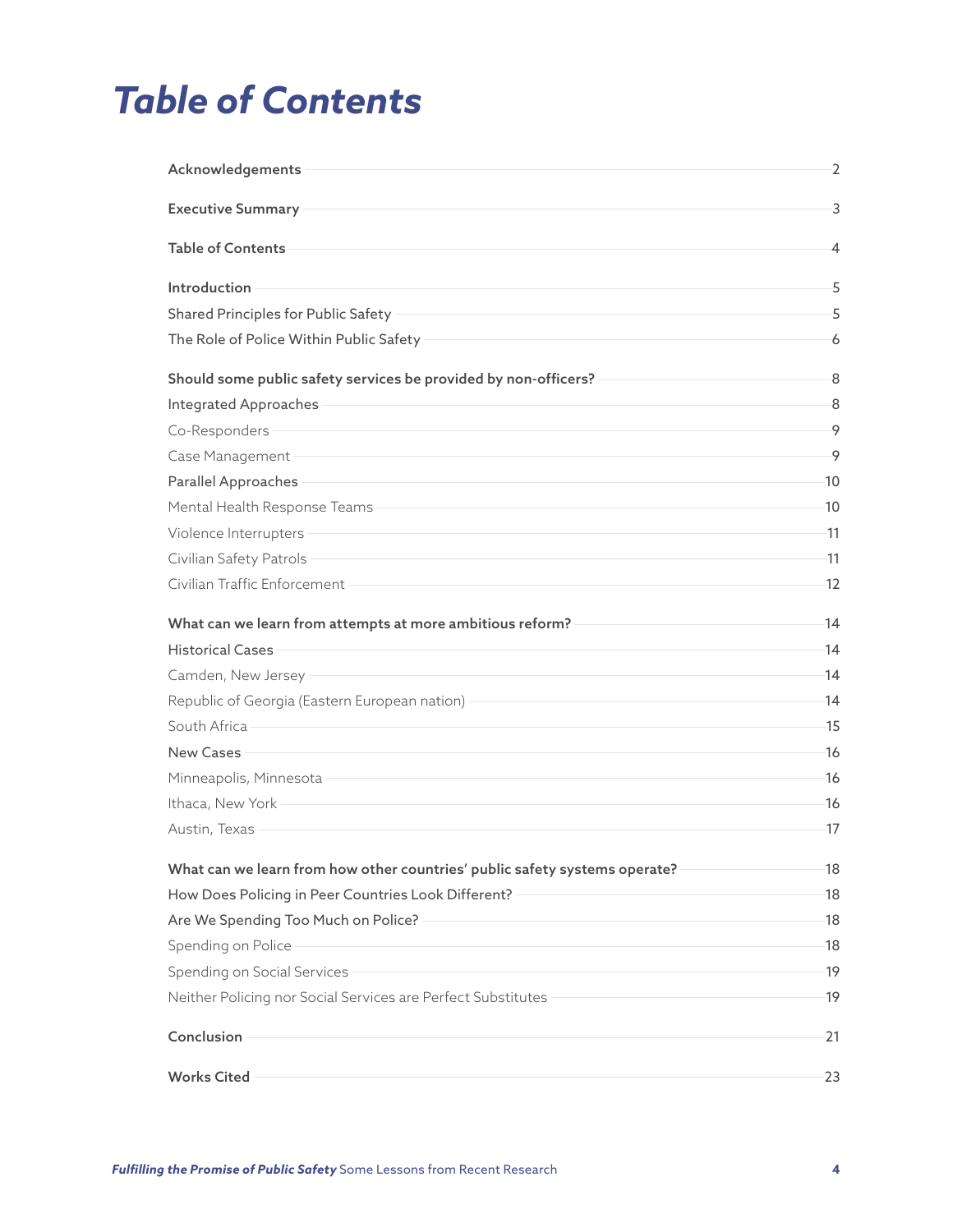# *Introduction*

# *Shared Principles for Public Safety*

*In the last few years, hundreds of community groups and local governments have been thinking seriously about how they might*  improve public safety. Many of these groups have approached our *research center, hoping to better understand what science can tell them about how to make effective changes in their communities.*

**Though the groups we talk to come from across the ideological spectrum—and include both people defending and challenging existing institutions—nearly everyone shares a commitment to three crucial values:**

- **•** We all have a right to **safety and security**. People shouldn't have to live their lives afraid of violence, whether it's from a domestic partner, a stranger, or the state itself. A public safety system that doesn't deliver real safety to citizens isn't fit for purpose.
- **•** We all have a right to **fairness and justice**. Any system for creating public safety needs to ensure that everyone is treated equitably. It's not enough for individuals in that system to be unbiased: laws and policies have to structured to avoid biased outcomes and address them when they've already occurred. And when people violate the rights of others, they need to be held to account, no matter who they are.
- **•** We all have a right to **accountability and transparency**. Any public safety system needs to be responsible to the people it seeks to protect, and its decisions should be guided by the communities in which it is based. Meaningful accountability also requires that citizens have access to information about how their government is doing its job.

Though shared in principle, these broad values have not always been upheld in practice. And where our systems have fallen short, the right next steps are often unclear or contested. How should we rebuild trust in our public safety system? How can we ensure that it upholds our shared values? How should existing institutions be organized, or reorganized, to achieve these goals?

Scientific research can help answer these questions. It's not a crystal ball: when something totally new is on the table, research on past programs can't perfectly predict how it will work out. But research can help us learn from experiences we've already had, and explore the costs and benefits of existing systems. Research can highlight effective reforms and show where others have failed. And research can show us where promising ideas have fallen short, identifying barriers to positive change. The results can inform practical proposals to enhance public safety.

#### **This guide lays out some of what we know across several frameworks.**

- **1.** Examples and evaluations of alternative approaches to public safety, including models integrated with existing police forces and ones that are built in parallel
- **2.** Cases studies and evidence of very ambitious reform efforts, including both historical cases and ones that are just starting
- **3.** How systems of public safety differ in other countries, and what they can teach us about the role of social services in public safety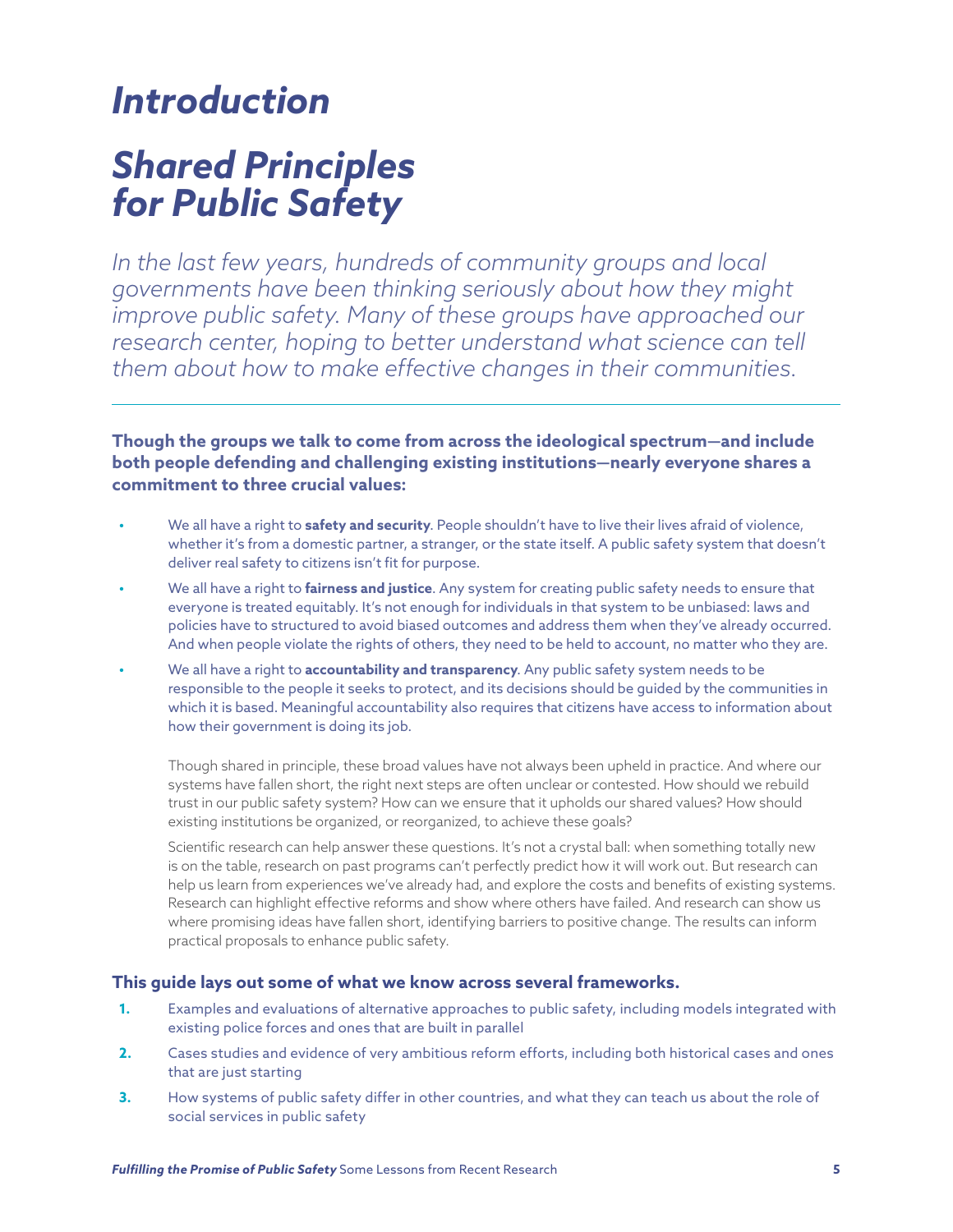### A Note on Scientific Methods

In this report we refer to a range of scientific studies that employ a variety of methods. The most powerful studies generally use an experimental (or lottery) approach. This is similar to how new medical treatments are tested, with some patients randomly receiving a treatment and others serving as a control group. If conducted correctly, this provides the strongest evidence for whether one thing—a drug, a law, a policy—is actually causing another—a disease, a drop in police killings, a rise in crime rates. When we note that a study is experimental or randomized, it means we can generally have more confidence in its recommendations or findings.

That said, experimental studies are not always possible or available for all topics. We can't randomize which states pass laws, for example. And in some cases it would be unethical to assign interventions randomly. So we also refer to observational studies. These may be based on statistical analysis of many cases, or in-depth qualitative investigation of one or a few cases. These are also important sources of evidence, but we should be somewhat more cautious in interpreting their findings.

Regardless of the methods used to obtain them, translating findings from one context into another always requires care. Experiments allow us to try out concepts in the real world to see what might work, but they don't necessarily offer prescriptions or recommendations. Just because a reform worked in one place and one time period doesn't always mean it will have the same effect elsewhere. To truly have insights into building better systems, it is often essential to understand why something worked (or did not work) in a particular setting.

# *The Role of Police Within Public Safety*

*Public safety means more than just policing. But a large portion of the public safety systems across the US today rely heavily on police. Many reformers—including some police themselves—would like to reduce that reliance on policing to solve a wide range of community problems.* 

However, before diving into alternatives or changes it is important to understand what research tells us about the costs and benefits of policing. We have encountered fierce critics of the police who say that police provide no benefit at all—or perhaps no benefit except solving crimes that are already committed. We have also encountered police supporters who downplay or dismiss the costs of policing. Both these groups are wrong on the evidence.

We have evidence that police officers can help reduce crime, at least in some contexts. Much of this evidence comes from observing the effect of hiring new officers with funds from the Community-Oriented Policing Services program (Evans and Owens, 2007; Mello, 2019; Weisburst, 2019). These generally find that the increase in officers was associated with a decrease in crime, including serious crimes such as homicides and armed robberies. Some scholars even suggest that US cities would benefit from more officers (Chalfin and McCrary, 2018).

But how officers engage in policing may be just as important—and perhaps more important—as how many. [Evidence from Dallas, TX,](https://www.city-journal.org/how-police-presence-maintains-public-order) supports the idea that police can reduce crime, but shows that the benefit of police is undermined when they are pulled away from their normal jobs (Weisburd 2021). The "standard model" of primarily reactive and tactical police strategies (simply adding more officers, deploying them widely and more quickly, arresting more people) appear to have ["limited effectiveness](https://www.sagepub.com/sites/default/files/upm-binaries/46974_CH_3.pdf)". On the other hand, when police employ more strategic and targeted interventions, they can effectively improve safety:

 **"What […] effective strategies have in common is their effort to more tightly specify and focus police activities. In contrast, generalized, aggressive enforcement tactics such as stop-question-frisk used indiscriminately across a city, or broken-windows policing programs that rely on a 'zero tolerance' generalized approach to misdemeanor arrests, do not show evidence of effectiveness."**

—National Academy of Sciences Consensus Study Report on Proactive Policing: Effects on Crime and Communities (2018 – Report Brief p. 3)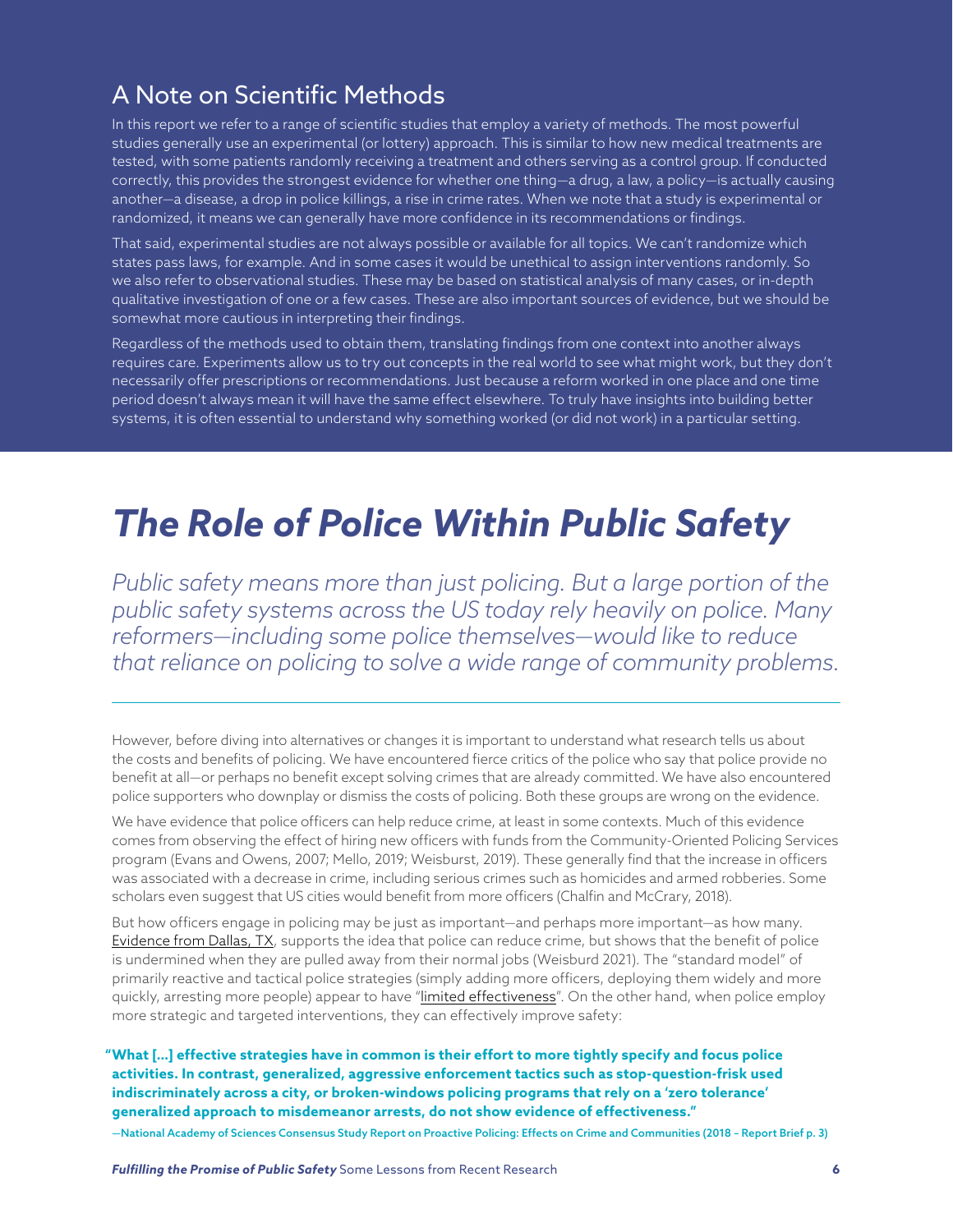We have several examples of strategies effective that appear to be effective. "Hot spots" policing focuses police resources on specific areas where crime and violence are greatly concentrated. Focused deterrence looks to understand the underlying dynamics of violent crime and combines engagement from both law enforcement and social services to deter violent behavior. Community problem-solving identifies neighborhood causes of crime and then applies improvements such as repairs, lighting, and cleanup. A [recent report from the National](https://nap.nationalacademies.org/catalog/24928/proactive-policing-effects-on-crime-and-communities)  [Academy of Sciences](https://nap.nationalacademies.org/catalog/24928/proactive-policing-effects-on-crime-and-communities) provides an excellent overview of the science on these different policing approaches.

That said, policing doesn't necessarily improve safety for everyone. A [recent review of the evidence on race and](https://www.annualreviews.org/doi/abs/10.1146/annurev-soc-073018-022541)  [policing](https://www.annualreviews.org/doi/abs/10.1146/annurev-soc-073018-022541) found "African Americans experience substantially more contact with police than do whites. African Americans are significantly more likely to be stopped, searched, frisked, and arrested by police than similarly situated whites" (Braga, Brunson, and Druakulich, 2019). Another detailed analysis of crime, victimization, and police killings found that Black Americans were 2.2 times more likely to be shot and killed by the police than white Americans, adjusting for the total size of the country's Black and white population (MacDonald 2021).

That's not to say that policing never helps Black Americans. Adding more officers appears to [reduce homicide](https://www.aeaweb.org/articles?id=10.1257/aeri.20200792&from=f)  [rates, especially for Black victims.](https://www.aeaweb.org/articles?id=10.1257/aeri.20200792&from=f) Perhaps unintuitively, adding officers tends to reduce the number of arrests that police make for serious and violent crimes, especially reducing arrests for Black suspects (perhaps because the presence of police prevents serious crimes from occurring). That said, adding more officers also results in disproportionately [more arrests of Black people for 'low-level "quality-of-life" offenses'](https://www.aeaweb.org/articles?id=10.1257/aeri.20200792&from=f) (Chalfin et al. 2021). Police stops can cause [lasting psychological harm](https://www.pnas.org/doi/10.1073/pnas.1808976116) to young Black and Latino boys (Del Toro et al. 2019).

Given these disparities, it is unsurprising that confidence in the police is lower among Black Americans (19%) than White Americans (56%). 18% of Black Americans, 40% of Latino and Hispanic Americans, and 56% of White Americans said they would be "very confident" that the police in their area would treat them with courtesy and respect (CCJ 2020).

#### **"Instead of asking whether we are hiring the right number of police, we can also ask whether policing can become better and more precise — preserving the critical public safety benefits that policing can deliver to disadvantaged communities while minimizing the costs."** —[Aaron Chalfin et al., 2021](https://www.niskanencenter.org/when-cities-add-cops-black-residents-could-have-the-most-to-gain-and-the-most-to-lose/)

Why are Black Americans still so often denied the same kind of smart policing that typically occurs in white communities, where police seem fully capable of discerning between law-abiding citizens and those committing crimes, and between crimes like turnstile-jumping and those that need serious intervention? Even if we ultimately maintain police departments, it's crucial that we rectify these deep inequalities in how communities are policed.

#### **"You can be protected and served," [Author and anti-racist scholar Khalil Gibran] Muhammad says."It happens every day in communities across America. It happens all the time in white communities where crime is happening."**

—[Nikole Hannah-Jones, 2015](https://prospect.org/justice/rise-of-the-private-police/)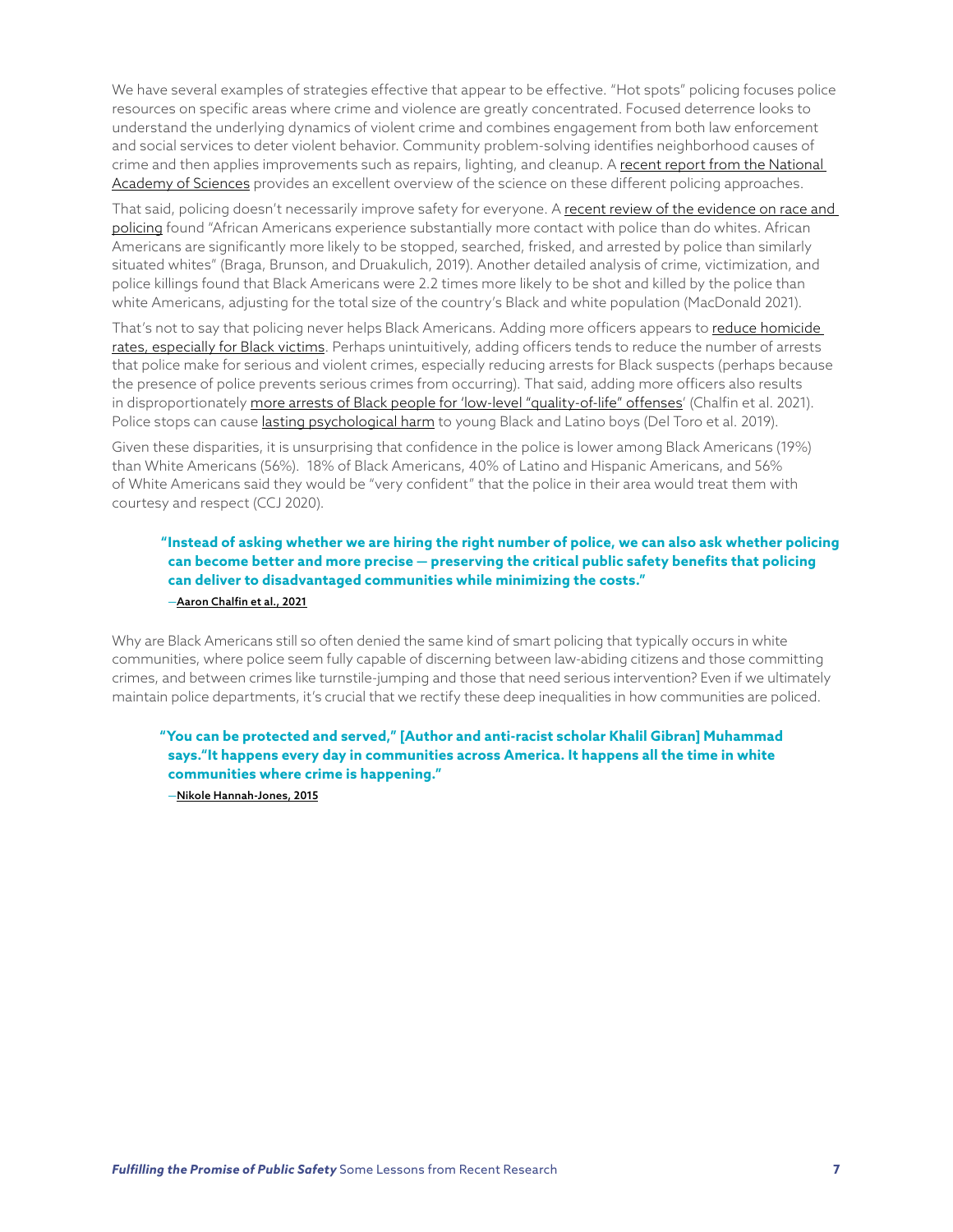# *Should some public safety services be provided by non-officers?*

*Modern police are expected to fill a multitude of roles. Officers are often called upon to deal with issues like mental health problems, drug use, and minor traffic violations that aren't always well-suited to traditional armed responses. Many communities have been experimenting with new models for responding to these kinds of specialized challenges, either by deploying other kinds of responders alongside police or having separate teams of alternative responders on hand.* 

*Expanding the public safety toolkit to include non-police responses to certain problems may improve citizen happiness and make government more effective. However, there is still much to be learned about how to effectively implement these alternative forms of response.* 



### Integrated Approaches

**Some approaches are designed to work alongside traditional officers, whether riding along on particular deployments or meeting to discuss particular cases. These approaches often focus on people with mental illnesses, who make up an estimated 6–7% of all public contacts by police (Morabito et al. 2018). (Another analysis of computer-aided dispatch (CAD) data of 911 calls for service in nine cities found a much lower estimate of 1.3%, although the CAD data could be undercounting mental health incidents—see Lum et. al. 2021.)**

 **"Oftentimes, police officers are sent to situations for which we're not always the best trained or the best equipped. We're just simply the only ones available."**

—Brian Manley, former Chief of Police, Austin, Texas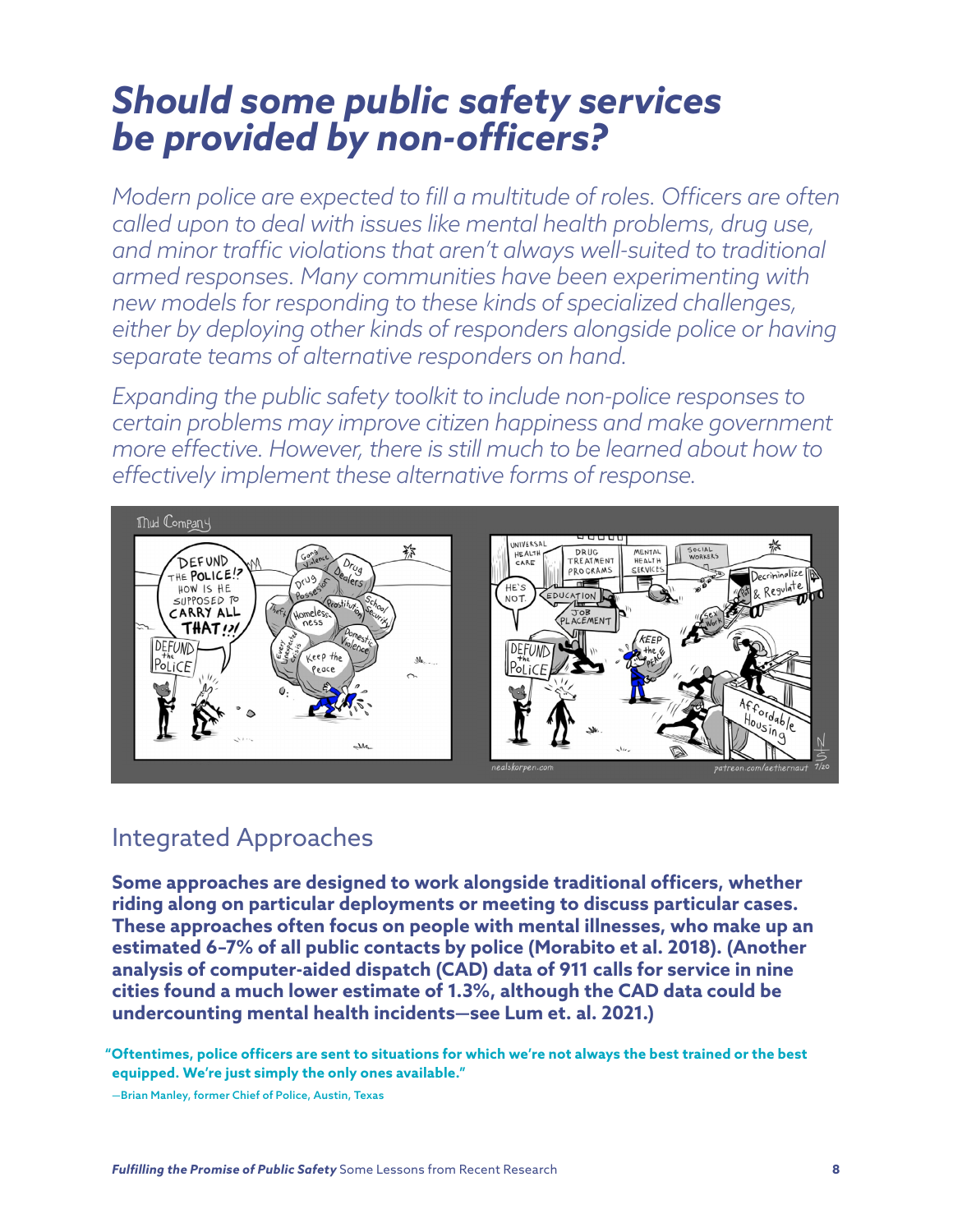#### **Co-Responders**

In the **Co-Responder** model, clinicians or specialists in areas like mental health and domestic violence are directly integrated with police. Some co-responders ride alongside police, others are dispatched when needed, and others offer support remotely.

Co-responder programs vary a lot from city to city, and there is little experimental evidence on their effectiveness (Puntis et al. 2018). But in observational studies, co-response programs appear to reduce arrests (Shapiro et al. 2015), help connect vulnerable community members to social services, avoid unnecessary hospital trips, reduce use of force by police (Blais et al. 2020).

One quasi-experimental study found that mobile co-responders reduced the amount of time officers needed to spend on the scene (Kisely et al. 2010). There have been positive experiences with this model in Baltimore (White and Weisburd 2017), Toronto (Lamanna et al. 2018), and Boston (Morabito et al 2018). In general, however, co-responder programs tend to be limited in scope and size, due in part to the difficulty of recruiting and retaining the required personnel.

### Boston's Co-Response Model

In 2011, the Boston Police Department and the Boston Medical Center's Boston Emergency Service Team (BEST) began a collaboration in which Master's level clinicians ride along with police officers and are available on call for remote consultation.

Substance abuse (10.3%), family disputes (13.7%), suicidal ideation (15.4%), and children's mental health (16.5%) crises are the most common kinds of incidents leading to co-response deployments. Fewer than 1% of deployments lead to arrests: transport to an urgent care center or Emergency Department (44.3%) and following up with a referral (22.3%) are both much more common outcomes (Morabito et al. 2018, p. 1100).

The program has led officers to make more direct referrals to BEST: more than 500 people were referred to BEST in 2017, compared with 25 in the year before the program began. Officers who have participated in the program generally see it as a positive contribution to their work: "Clinicians have de-escalation skills and can put people at ease". But officers also worry about having another person in need of protection in volatile situations.

The main concern has been insufficient resources. Insufficient funding means co-responders can only cover a few areas and shifts at a time. The response time for telephone consultation can be up to an hour, and the lack of a dedicated car for mental health responses means field clinicians often co-respond to non-mental-health calls rather than following up on previous calls that match their expertise.

It has also been difficult to hire and retain clinicians, in part because of shortfalls and inconsistencies in funding. Lack of retention is especially problematic, since it takes time to develop trust between officers and coresponders.

For more on the Boston model's strengths and limitations, see [Morabito et al. 2018.](https://www.researchgate.net/publication/329077286_Police_Response_to_People_with_Mental_Illnesses_in_a_Major_US_City_The_Boston_Experience_with_the_Co-Responder_Model)

#### **Case Management**

In the **Case Management** model, police officers and civilian specialists meet proactively to plan help for people who are in regular police contact. For example, officers and specialists might discuss someone with a mental health challenge who is about to be released from an inpatient facility and may soon show up in calls for service, so police are better prepared to respond appropriately and divert them to services rather than arresting them.

This model is employed by different cities under different names, but one well-known program it is associated with is the [Law Enforcement Assisted Diversion](https://www.leadbureau.org/) (LEAD) program, which was developed in Seattle, Washington and now operates in 52 places across America. In Seattle, the program appears to have reduced arrests and criminal justice system involvement (Collins, Lonczak, and Clifasefi 2017). Transplanting its success to other contexts may not be straightforward, however: attempts to implement LEAD in New Haven, Connecticut and Albany, New York failed to produce any impacts.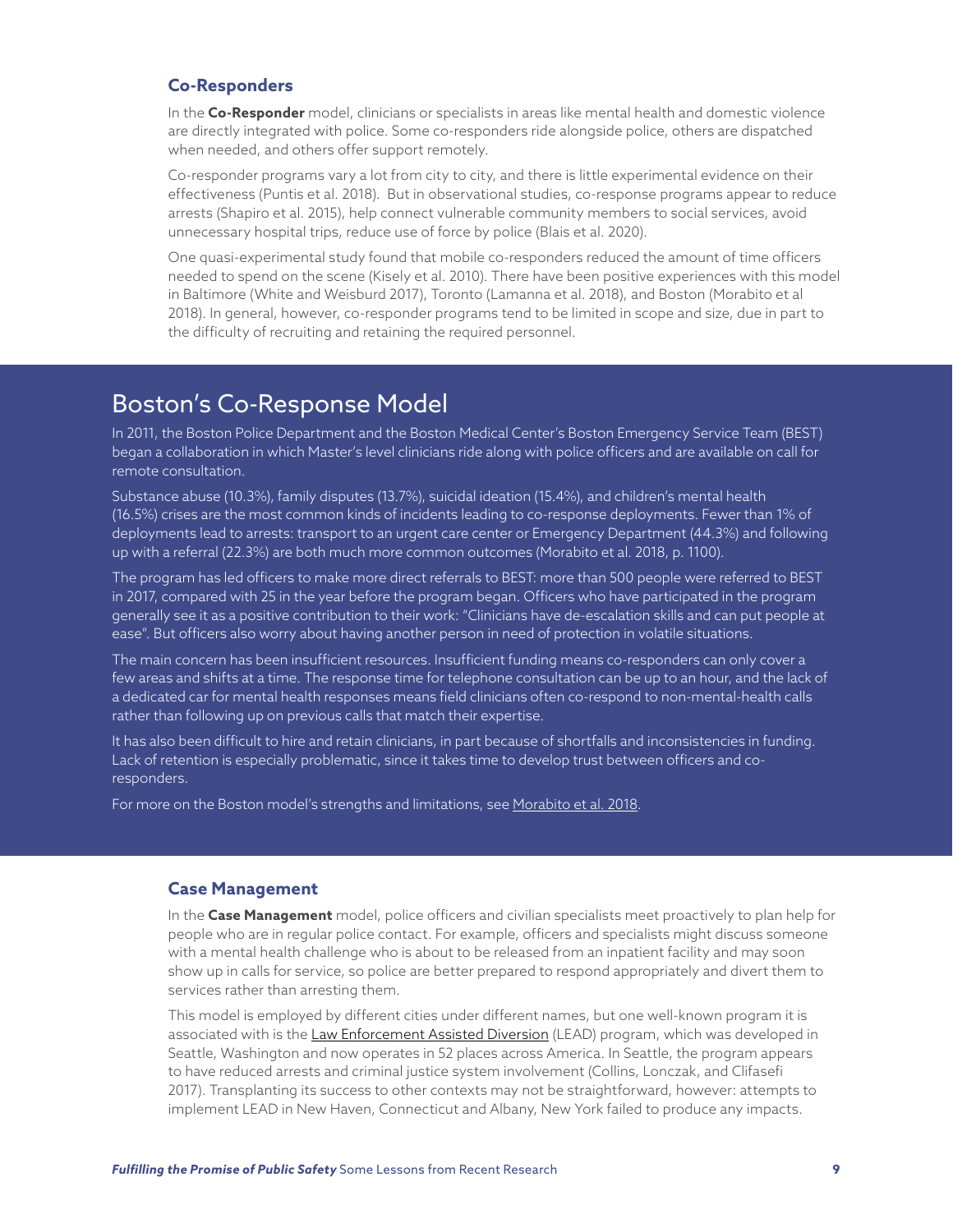These negative results may indicate implementation is difficult, rather than the program is ineffective, as it is not clear any of these programs really began the case management process. (Joudrey et al. 2020; Worden and McLean 2018).

### Parallel Approaches

**The models above focus on augmenting existing police responses with other types of expertise. There is also a growing interest in models that create new, parallel forms of civilian responders. These groups usually still co-exist with police departments, rather than replacing police entirely.**

#### **Mental Health Response Teams**

One such model is the **Mental Health Response Team**. The oldest and best-known MHRT is the [CAHOOTS](https://whitebirdclinic.org/category/programs/cahoots/) program (Crisis Assistance Helping Out On The Streets) in Eugene, Oregon, a city with a large chronically homeless population. CAHOOTS teams consist of a crisis worker and a medic who deal with problems like mental health disturbances, potential suicides, and other crises that don't necessarily require armed response.

The program is popular among both the public and the police, and 911 callers often request CAHOOTS specifically. The program responds to 17% of the city's emergency calls (this figure is high because they reply to a wide range of calls that emergency responders would not normally tackle), and replaces 5-8% of armed police dispatches. CAHOOTS teams are unarmed and have never killed anyone, and the program appears to save the city money.

Despite its popularity, CAHOOTS does face operational issues. It is difficult to retain enough trained staff to respond quickly at all hours, and there are still few alternative places to bring people in crisis other than the hospital or jail.

Other cities have started following the CAHOOTS model and have developed their own MHRTs. One notable example is Denver, Colorado, which launched its pilot Support Team Assisted Response program (STAR) in 2020 and has released a [six-month progress report](https://julalikari.org.au/project/night-patrol/) on the program's data and statistics. While limited to less than one percent of emergency response calls, the program managed 748 cases without resulting in any arrests or requiring assistance from the police. "I think the report itself just confirms how valuable this type of approach is," Denver Police Chief Paul Pazen told the Denver NBC affiliate. "If we can get better outcomes for people in crisis, as well as free up officers to address the very difficult and challenging job they have, it's a win-win all the way around." The report also suggests that the program could be expanded to address 2.8% of emergency calls. Following the report, the program [was expanded](https://denverite.com/2021/08/30/denver-star-mental-health-police-program/) to more vans, more locations, and wider hours. In early 2022 the City Council voted to expand the program still further from [three vans to six](https://www.denverpost.com/2022/02/20/denver-star-program-expansion/).

Denver officials and program staff have emphasized that any success of the pilot has been the result of [years of careful planning and research](https://www.jsonline.com/story/news/local/milwaukee/2021/05/27/what-know-denvers-911-alternative-police-star-mental-health/5210500001/), as well as Denver's decision to fund the program by raising its sales tax. To date, no cities larger than Denver have piloted a similar program.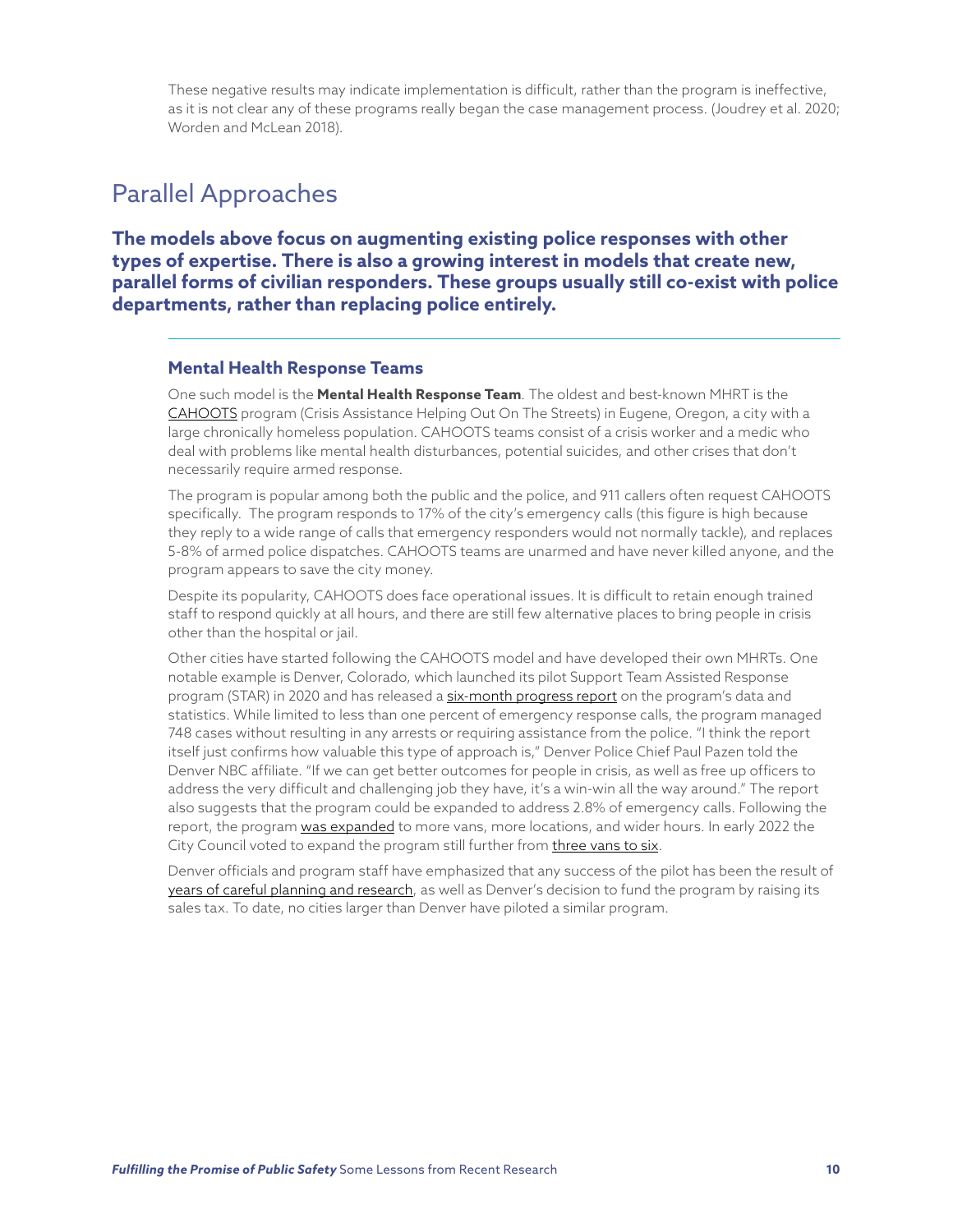# How Do Alternative Responders Actually Respond?

Conversations with some of our community partners have highlighted the difficulty of standing up new response programs. Of course, premature criticism can discourage or discredit initial pilot efforts that just need time to fully develop. This report comes from one Massachusetts city that requested to have its name omitted because it was still "working on it."

The city in question had developed two non-police response programs. The first was a team of social workers and outreach specialists who worked in the same building as the police. The second was a full-time response specialist to work out of the Department of Health and Human Services (HHS), funded by \$1 million cut from the police budget.

Residents did not have a direct way to contact the alternative response services. If they were interested in having a non-police response to an issue, they would often contact their city councilor. City councilors would then contact the police, requesting alternative responders.

In one particular incident, multiple residents complained about an "aggressive squeegee guy" set up on a busy corner, and about homeless people camped out in tents in a public park. They petitioned their city councilor, who sent an e-mail to the police department.

The police first tried to route the request to the social workers and outreach specialists in their department. The director of that unit replied, "We don't deal with people in non-clinical situations that could potentially result in violent encounters." The director suggested the police try the response specialist at HHS.

Reaching out to HHS, the police received an even shorter response: "We don't deal with situations like this." In the end, the city's police officers (who were trained in crisis intervention and de-escalation) ended up responding and resolving the situation.

In even the best established alternative response programs (such as CAHOOTS) there are many types of incidents alternative responders [feel they cannot handle.](https://www.npr.org/2020/06/10/874339977/cahoots-how-social-workers-and-police-share-responsibilities-in-eugene-oregon) Programs like CAHOOTS might replace 10-20% of police calls, but other programs will fail to even reach that number if staff are governed by rules that prevent them from responding, or if staff themselves are unwilling to engage in risky non-clinical situations.

#### **Violence Interrupters**

Inspired by methods in public health, another model employs community members as "Violence Interrupters" and outreach workers to help reduce the risk of violence in specific neighborhoods. These workers learn to try to anticipate and prevent shootings in the community, and work to break cycles of retaliation by lowering tensions. They also develop caseloads of at-risk people, and proactively try to change norms around violence.

The model is most associated with the non-profit group [Cure Violence](https://cvg.org/). There have been a number of evaluations of Cure Violence but none that have met the highest standards of evidence (Butts et al. 2015). The evidence we do have has shown mixed results: some sites have shown reductions in violent crime and shootings, but others have shown negative results, potentially due to ineffective implementation. Similar programs like Advance Peace in California (Corburn & Fukutome-Lopez, 2020) and civilian dispute mediation efforts in other countries have also shown promising results (Gray et al. 2006).

Whatever the model, research provides very little indication as to whether or how violence interruption programs can play a larger role in public safety systems—most existing examples operate on limited funding with limited scope.

#### **Civilian Safety Patrols**

A few communities have experimented with more extensive civilian alternatives to police patrols. The most notable examples have been in Australian indigenous communities, which have a long history of over-policing. Programs like the [Julalikari Night Patrol](https://julalikari.org.au/project/night-patrol/) and the [Nyoongar Patrol](http://www.nyoongaroutreach.com.au/) are run and staffed by indigenous people, and form a first layer of unarmed public safety service provision. Patrols help settle disputes and manage disorder, and only call regular police when someone becomes violent or needs to be arrested.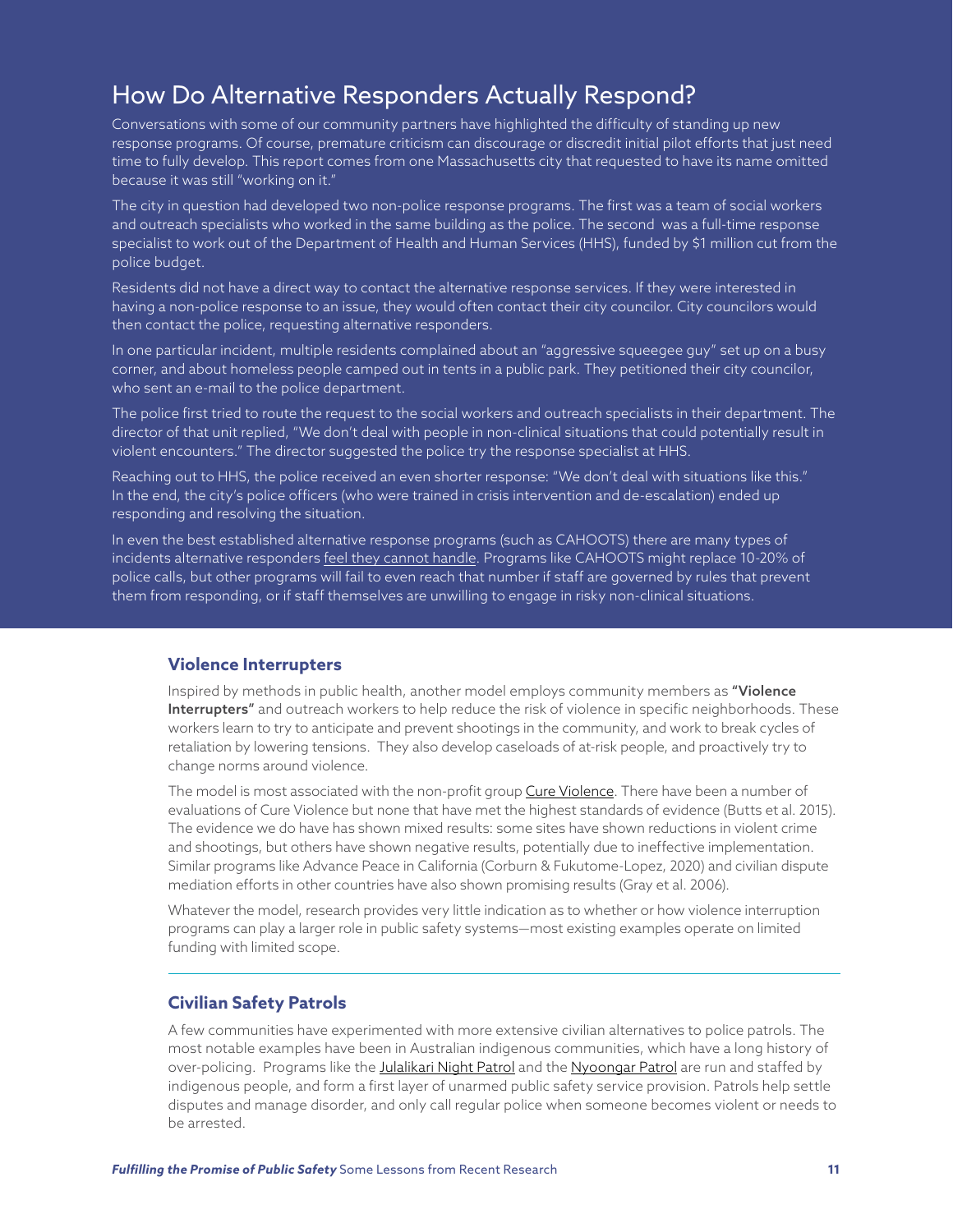The available evidence suggests these patrols are probably reducing arrests, but the number of studies of these types of programs is very limited (Gray, Sagant and Shaw, 2006). These programs have also operated in settings that are different from the average US city.

Sociologist Patrick Sharkey believes that although these types of programs are untested in the US, they present a promising opportunity. However, he emphasizes that proving this model effective will require extensive funding and that removing funding from the police while trying to stand up an alternative service could undermine any chance of success.

 **"I joined a team led by Annie and Rachel, two extraordinary women who were remarkable to watch in action. I looked on as they tried to calm a shirtless man who was drunk and belligerent in front of a crowded bar. […] The overarching goal of the patrol teams is to maintain a presence in the public spaces where young people hang out, to search for Aboriginal people who look as if they could use some help, and to give anyone who is causing trouble the chance to cool off or to go home before the police get involved. At times the patrol team's intervention comes with a stern warning, but usually it comes with a warm smile."**

—Patrick Sharkey, Professor of Sociology and Public Affairs, Princeton University

It is important to note how different the context of this program is from anything in the US—this program was set up with an indigenous population in Perth, Australia. One of the few US examples of civilian safety patrols is Chicago's [Safe Passage Program,](https://chicagopolicyreview.org/2019/12/23/keeping-students-safe-positive-results-from-chicagos-safe-passage-program/) which is a very narrowly focused system of civilian guards designed to ensure children have safe routes to school.

#### **Civilian Traffic Enforcement**

Cities like Los Angeles, CA, Philadelphia, PA, and Berkeley, CA, are looking to redefine police responsibilities to eliminate interactions with motorists in non-safety situations. Like many law enforcement activities, traffic stops can exhibit large racial disparities. In Philadelphia, Black residents make up 48% of the city's population but account for nearly 72% of police traffic stops. In Berkeley, Black drivers are 6.5 times more likely to be stopped than white drivers (Buchanan et al. 2016). Even with excellent officer training, each stop has a risk of escalating (as in the case of Daunte Wright, stopped for [expired tags](https://www.nytimes.com/article/daunte-wright-death-minnesota.html) and an [air freshener hung from the rear-view mirror](https://www.nytimes.com/2021/04/17/us/police-air-fresheners.html)). But in the absence of safety concerns, should police be stopping motorists at all?

In late 2020 the Philadelphia City Council passed legislation, the [Driving Equality Act,](https://phlcouncil.com/city-council-approves-councilmember-thomas-driving-equality-bills/) that would categorize all stops into two categories. "Primary" violations pose an imminent public safety risk, like driving through red lights or driving drunk. The police would continue to enforce these laws. For "secondary" violations which pose no safety risk, police would take down the motorist's license plate and send them a ticket rather than stopping them, thus saving officer time and preventing a situation that could potentially escalate. According to the Council, police have been supportive of the change, as stops also present risk to the officer and have a cost to police-community relations. However, since this change is so new, we do not yet have evidence of its effectiveness.

Fayetteville, NC, a City of 200,000 residents, has at least some suggestive data behind this approach:

 **"In 2013, Harold Medlock, the now-retired police chief of Fayetteville, N.C., told his officers to quit stopping cars for expired registrations or equipment violations to focus on speeding, reckless driving and other more dangerous infractions.**

**In 2016, the year he retired, the Fayetteville police made more than 50 percent more stops than in the year before he took over—and mainly for those hazardous infractions. But although the police were stopping more cars, they searched far fewer Black drivers or passengers—a third of the number they had searched in 2012, according to the North Carolina State Bureau of Investigation.**

**The same data showed that traffic fatalities, the police use of force and citizen complaints about the police all declined during that time—while predictions of an explosion in gun and drug crimes never came to pass."**

[—"Cities Try to Turn the Tide on Police Traffic Stops", The New York Times](https://www.nytimes.com/2022/04/15/us/police-traffic-stops.html)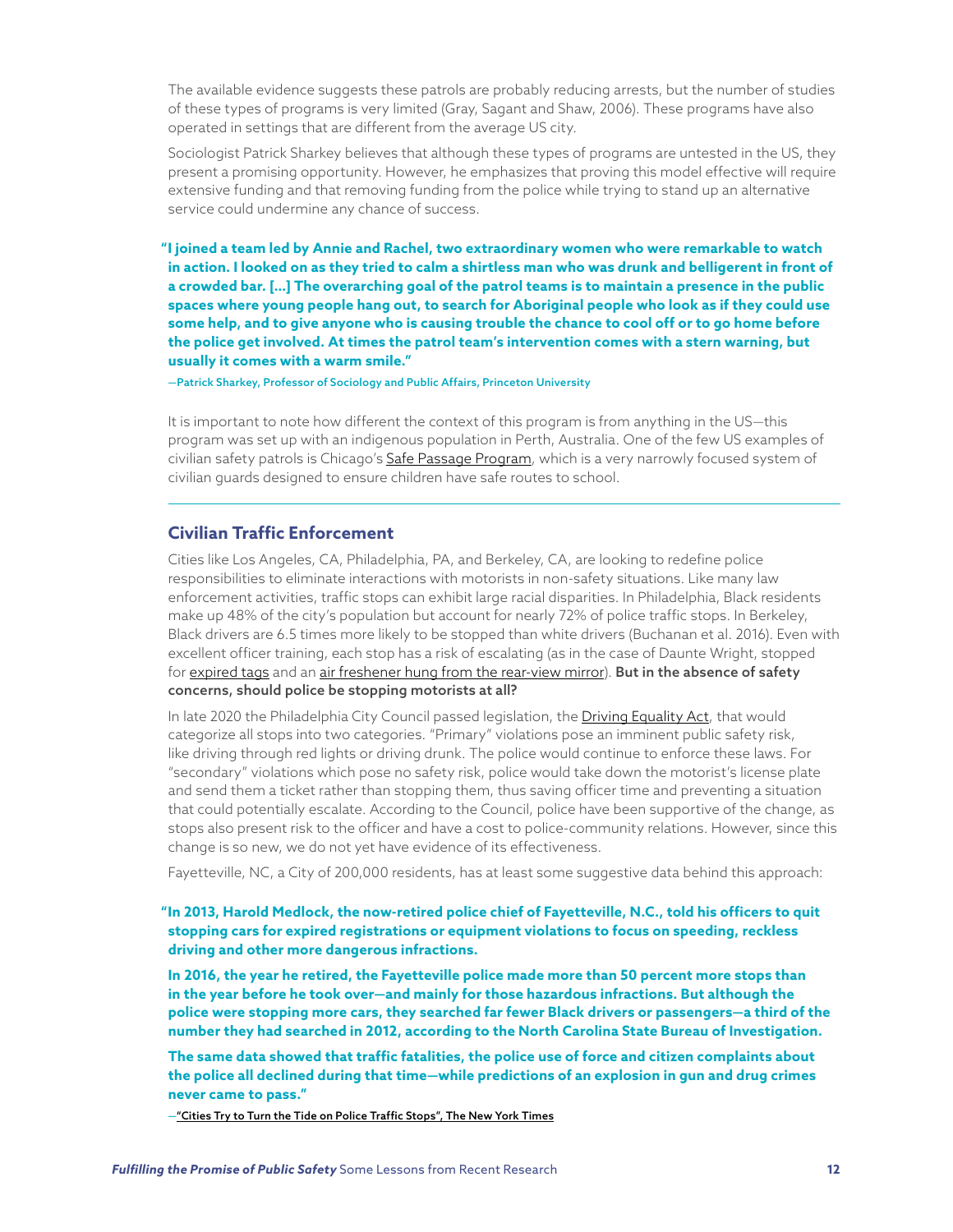As large cities like Los Angeles begin setting new rules limiting police stops, many questions about the ideal policy around traffic enforcement remain. For example, some cities such as Berkeley are proposing having an unarmed "Department of Transportation" that enforces non-safety traffic laws, while others such as Philadelphia have done away with minor traffic enforcement by police without replacing it with civilian enforcement.

### Crisis Intervention Training

A common issue with both integrated and parallel response models is the difficulty of providing alternatives that can respond everywhere, at any time of day. In particular, finding and funding sufficiently trained staff for this level of coverage can be a challenge (Morabito et al. 2018, 1097). This might be solved by simply investing more in these programs. But many departments have decided to take a different approach: instead of adding new types of responders, they have chosen to train police officers themselves to be more like social workers or mental health specialists. This training-centric approach has been around for decades but has gained new interest during recent reform discussions.

The most common version of this approach is Crisis Intervention Team training (CIT), sometimes called "the [Memphis Model](http://www.cit.memphis.edu/overview.php?page=7)" after the Tennessee city where it gained widespread recognition. There are currently over [2,700 CIT sites](http://www.cit.memphis.edu/overview.php?page=7) across the US. Programs generally focus on volunteers from the police force, and aim to train at least 25% of the force to ensure participants are available on every shift.

CIT typically lasts 40 hours and includes instruction in mental health diagnosis, psychiatric medications, drug abuse and dependence, mental health law, cross-cultural sensitivity, and verbal de-escalation.

Despite the widespread adoption of CIT, there is little experimental evidence on how well it works in promoting safety. A recent review of studies found evidence that CIT provides benefits to officers and results in more people with mental health challenges being diverted to psychiatric facilities instead of jail (Rogers, McNeil & Binder, 2019). We don't yet have evidence on whether CIT reduces arrests, prevents injuries to officers and civilians, or reduces use of force. There are very significant differences in the quality and amount of training delivered in different settings.

Further complicating the issue, CIT training can also be paired with other approaches such as co-response, or officers can receive CIT training without being on the mental health response team, Some departments are now providing CIT training to all of their officers. Advocates for the extensive use of CIT say that [results from Miami](https://www.theatlantic.com/politics/archive/2017/08/how-mental-health-training-for-police-can-save-livesand-taxpayer-dollars/536520/) indicate it is worthy of heavy, sustained investment.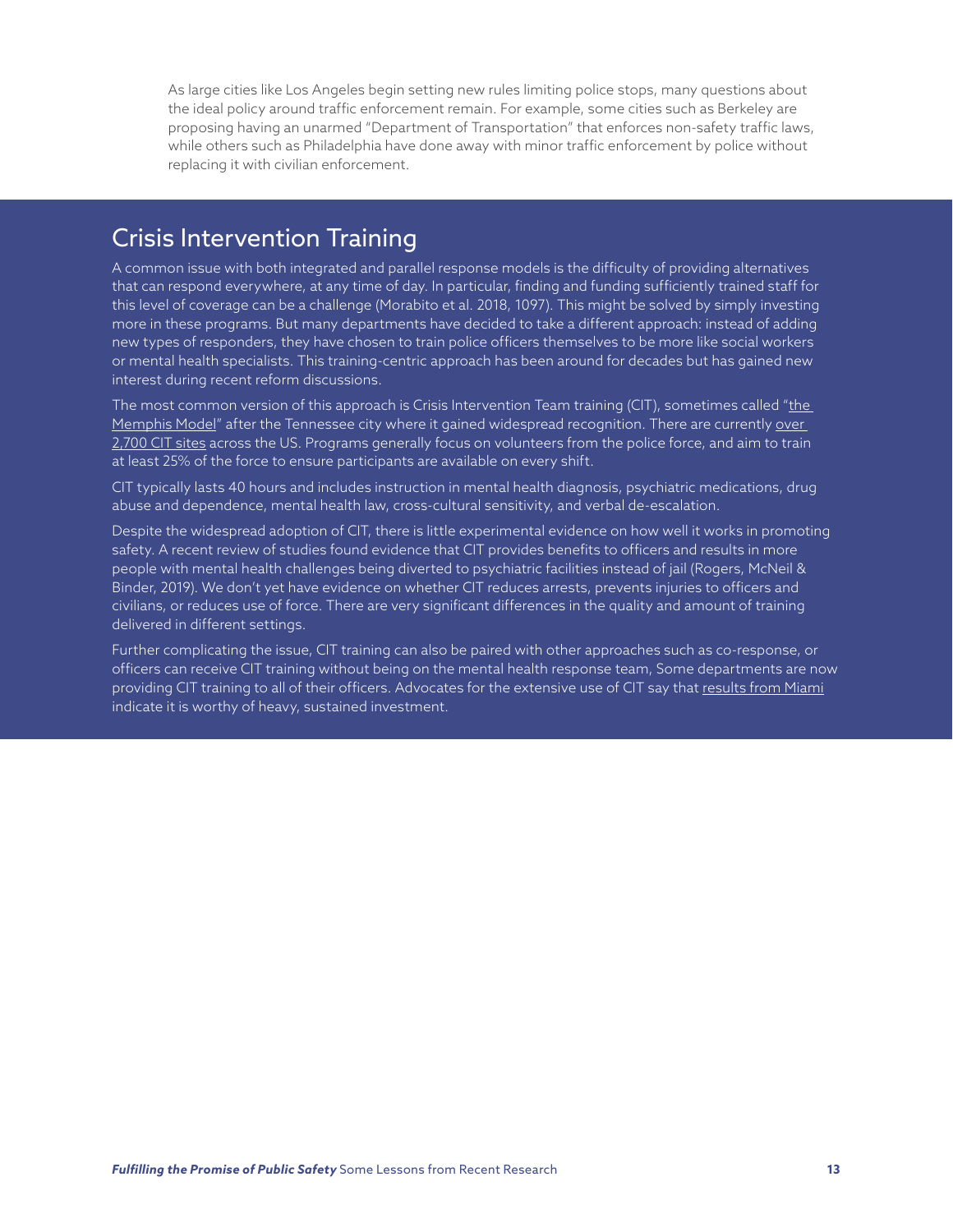### *What can we learn from attempts at more ambitious reform?*

*For some advocates, the models in the previous section in which some functions are shifted to non-police roles are the right path forward. Others envision deeper overhauls that would substantially reduce or even eliminate police departments. It is hard to scientifically evaluate these more radical proposals because we have few examples to study. There are a few cases that are commonly discussed with reference to defunding, which have some important lessons. Due to the limited evidence base, however, we should be cautious about generalizing too much from any one case.*

### Historical Cases

#### **Camden, New Jersey**

In 2013, Camden, New Jersey disbanded its 140-year-old police department. Prior to the change, the police were widely distrusted and dogged by corruption allegations. After the change, homicides dropped from 67 a year in 2012 to 25 in 2020, and crime fell by half. However, the lessons are more complex than they first appear (Danley 2020).

The initial disbanding was more of a restructuring than a removal. The city-level force was replaced with a county-level one that had the same chief and many of the same officers. The new department was less diverse, less likely to live in the city, and initially generated more complaints of excessive force than the old department. The new department was also larger.

Initially the disbanding was opposed by residents who feared losing local control and [protested at the](https://citymonitor.ai/government/camden-new-jersey-isnt-really-a-model-for-police-reform)  [lack of community engagement.](https://citymonitor.ai/government/camden-new-jersey-isnt-really-a-model-for-police-reform) But activists continued to put pressure on the new department, which adopted new use-of-force policies in 2015 and 2019. Their effect was significant: use of force dropped by [95%](https://www.washingtonpost.com/outlook/2020/06/16/camden-nj-police-reboot-is-being-misused-debate-over-police-reform/) following the introduction of the new policies.

 **"What can we take from the real, messy story of Camden's police restructuring? The disbanding of the Camden City Police Department was not a silver bullet. In fact, it was deeply anti-democratic and done with the purpose of increasing enforcement. But local activism subsequently led to new force-reduction policies. Camden is not a story of how disbanding and creating a new force magically fixes policing, it is a story of how community persistence can lead to meaningful change and how force-reduction policies can, in fact, reduce force."**

—Stephen Danley, Associate Professor of Public Policy and Administration, Rutgers University-Camden

#### **Republic of Georgia**

In 2004, the eastern European country of Georgia committed to overhauling the country's ineffective, distrusted, and corruption-plagued national police force. One pre-reform survey estimated that police asked for a bribe in 7 out of 10 traffic stops (Gorbi 2000), perhaps in part because officers were paid half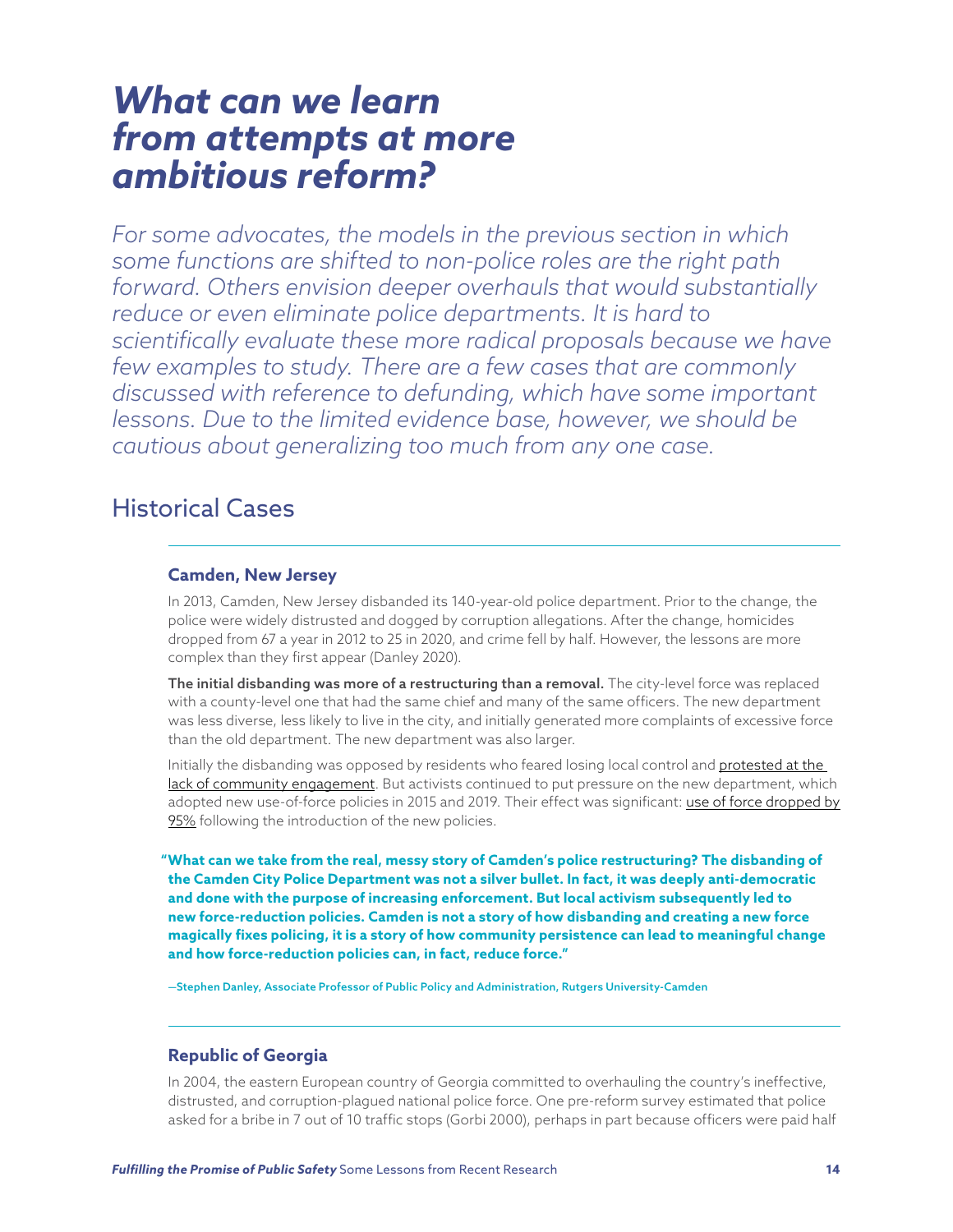the average national wage and had to buy their own fuel (Devlin). At the time, the country's population of 4 million was about half that of New York City.

The post-revolutionary government of Mikhail Saakashvili tripled the budget of the Ministry of Internal Affairs, fired ¾ of its 40,000 employees, and hired 20,000 new cadets at five times the old police salary (Kharitonov).

The results have been mixed. Bribery has gone down (di Puppo 2010), in large part because of the total replacement of the traffic police (Devlin 2010). Decreased street-level corruption led to greatly increased trust and higher ratings for effectiveness among members of the public (di Puppo, p. 2).

However, the swift replacement of the force left little time for training, with new officers initially receiving only 2 weeks of preparation. Even five years after the reform, new officers were being trained for less than 8 weeks (Devlin 2010, p. 10). There was little planning for transitioning fired officers to other work. Amid a tripling of incarceration between 2003 and 2012, the prison system was marred by cases of torture. Despite the success in reducing everyday corruption, police accountability for abuses remained weak:

 **"While police no longer harass people for bribes, human rights abuses persist and weak accountability of police structures remains a significant problem […] Law enforcement in Georgia is still perceived to safeguard government authority before civilians in need of protection."**

—Lili di Puppo, Anti-Corruption Resource Center

Today, Saakashvili [defends the record](https://foreignpolicy.com/2020/06/11/abolish-police-georgia-brutality-crime/) of his government in reforming the police, but notes that he had much stronger public backing for dramatic action than many American cities do now.

#### **South Africa**

The South African government operated under an oppressive white-minority rule (apartheid) until 1994. The South African police were a major pillar of the apartheid government, which was characterized by widespread human-rights abuses and disenfranchisement of Black Africans. Like the government, the police force was largely white.

In 1994, the election of Nelson Mandela's African National Congress ended apartheid and ushered in massive changes to governance, especially in policing. The new government took extensive measures to change the composition of the police force to be more reflective of the country. That change has been successful. In 1995 whites were 11% of the population in South Africa and 36% of the police force (Onishi 2016). By 2020, they were 9% of the population and 9% of the police (South African Police Service 2020).

However, despite the dramatic change in police demographics, there has also been ample community criticism of the new force. Adjusting for population, police in South Africa kill roughly three times as many people compared to police in the US (Clarke 2019). There have also been major incidents that have fueled public distrust of the police, such as the killing of 34 striking miners by the national police in Marikana in 2012. According to critics such as Rev. Xola Skosana, a pastor in Khayelitsha (near Cape Town), the police have adopted many of the same oppressive tendencies of the apartheid era, now focused on class rather than race: ["We've come full circle"](https://www.nytimes.com/2016/08/14/world/africa/south-africa-apartheid-police-killings.html) (Onishi 2016).

In addition, there is ample evidence that throughout the country police have been largely replaced by [large private security forces](https://prospect.org/justice/rise-of-the-private-police/), a dynamic that replicates apartheid-era dynamics and inequality:

#### **"[Private Security] do everything from telling South Africans that their cat is up a tree to showing up armed at a client's doorstep. In South Africa, there's a publicness, a visibility, an obvious taking over of policing duties."**

—Julie Berg, Lecturer, University of Glasgow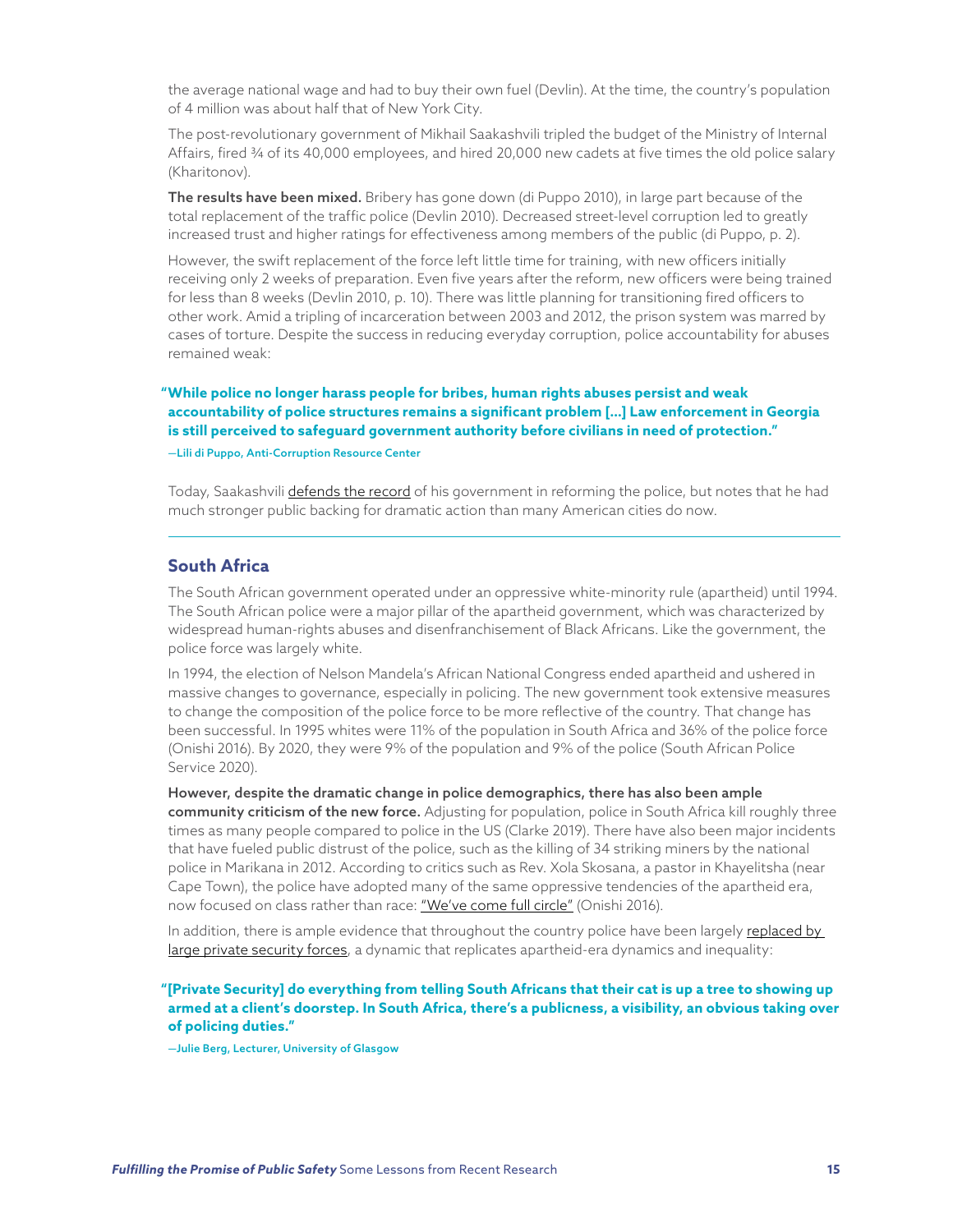### New Cases

**In response to the murder to George Floyd, many American cities have considered more dramatic overhauls of their police systems. These cases are still evolving, so we have little research on them and don't yet know how they'll turn out. But reviewing them may be helpful for seeing tensions that arise during reform.** 

**Across these cases, one common theme is that efforts to replace police departments entirely can end up simply restructuring them instead. Restructuring can still involve significant changes and reforms. But it's crucial to track the real changes, not just the rhetoric.**

#### **Minneapolis, Minnesota**

Another prominent example of a city that decided to make radical changes to its police department is Minneapolis, Minnesota. After George Floyd was killed by Minneapolis Police Officer Derek Chauvin in May of 2020, the Minneapolis City Council voted with a veto-proof majority to defund the Minneapolis Police Department (MPD).

An initial City Council proposal to disband the police department and create a new Department of Community Safety and Violence Prevention met with a series of obstacles and bureaucratic delays. As the plan received criticism for being vague and seemed [increasingly troubled,](https://www.nytimes.com/2020/09/26/us/politics/minneapolis-defund-police.html) many on the City Council abandoned their support. Councilor Andrew Johnson said he had meant the words "in spirit." Even days after the initial pledge, Johnson said, his colleagues were starting to look for ways out of their commitment. "Technically, if we rename the department, we'd end M.P.D.," one councilor reportedly told Johnson.

After the failure to place the City Council's measure on the ballot, a citizen coalition called Yes [4 Minneapolis](https://yes4minneapolis.org/the-plan/) sponsored its own ballot initiative to change the city's charter and create a new Department of Public Safety. The proposal was vague in some of its details, but included licensed (and presumably armed) police officers "if necessary" alongside "a comprehensive range of public health tools (for example: mental health responders, substance abuse specialists, violence interrupters, and prevention specialists)". This would have been overseen by a commissioner appointed by the Mayor but confirmed by the City Council and reporting to both. Splitting authority over the agency's head received [criticism from Mayor Jacob Frey,](https://www.startribune.com/new-proposal-would-scrap-minneapolis-police-department-but-keep-the-officers/600016195/) who opposed the measure and argued it would ultimately "dilute accountability".

In November 2021, voters [decisively defeated the initiative](https://www.mprnews.org/story/2021/11/02/minneapolis-police-ballot-vote) and re-elected Frey. The city's largest Black neighborhoods all [voted heavily against the initiative,](https://www.kare11.com/article/news/local/breaking-the-news/breaking-down-voting-data-on-minneapolis-ballot-question-2/89-8eb28e0a-c275-4bea-b350-e9b722dedd0f) while support was greater in white neighborhoods.

Since Floyd's killing, Minneapolis has made other changes to its public safety approach. It banned chokeholds, adopted police de-escalation requirements, and changed the way in which use of force is reported. The city also decided to divert \$8 million of its \$179 million police budget to violence prevention and mental health response teams, although little of the money ever made it to social services and the police budget has since been restored.

The size of the Minneapolis police force has shrunk, but [primarily because of retirements rather than](https://www.npr.org/2021/05/25/1000298293/a-year-after-george-floyds-death-plans-for-minneapolis-police-reform-have-soften)  [policy changes.](https://www.npr.org/2021/05/25/1000298293/a-year-after-george-floyds-death-plans-for-minneapolis-police-reform-have-soften) 200 officers out of a budgeted 888 have "quit, retired or taken extended medical leave," but the newly re-elected mayor intends to replace them.

#### **Ithaca, New York**

In February of 2021, Mayor Svante Myrick proposed replacing the Ithaca Police Department with a new "Department of Community Solutions and Public Safety". This would blend traditional, armed "Public Safety Workers" with a new set of unarmed "Community Solutions Workers," as well as a mental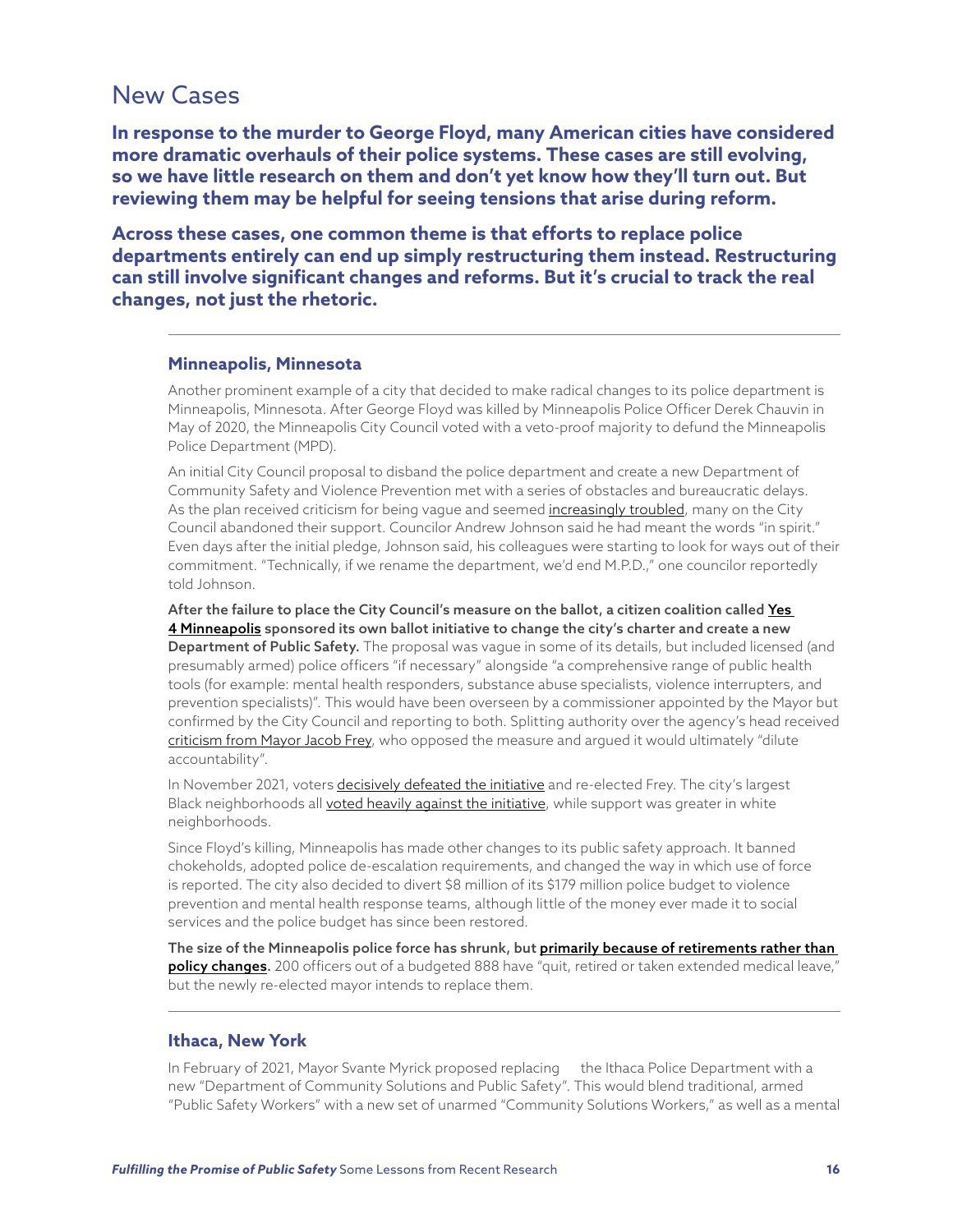health response team built on the CAHOOTS model. Existing officers would have needed to re-apply for their jobs to work in the new epartment.

#### **"This plan would abolish the police department while not abolishing policing."** —Svante Myrick, Mayor of Ithaca

In April 2021, after a period of consultation with community groups and law enforcement, Ithaca's city council [unanimously approved](https://ithacavoice.com/2021/04/city-of-ithaca-unanimously-passes-reimagining-public-safety-resolution/) a modified version of the proposal under which current officers would not need to re-apply to join, and would retain their ranks in the new department.

This new plan has been criticized by some community members for not going far enough. Russell Rickford, a Cornell Professor and local organizer, says the plan will "[hijack the defunding demand](https://theappeal.org/how-cities-are-defunding-replacing-the-work-of-police-departments/)  [through a process of rebranding that will not fundamentally reduce the size and scope of policing](https://theappeal.org/how-cities-are-defunding-replacing-the-work-of-police-departments/)." The combined salaries for existing officers and new personnel means that, if implemented, it will likely result in [more rather than less spending](https://www.gq.com/story/ithaca-mayor-svante-myrick-police-reform) on public safety.

While the Mayor and city council have sketched out the broad outlines of a plan, the city is currently in the process of researching and refining a more specific agenda through a task force. "The work to design and implement the new department will likely take years. And we should not expect that all questions will be answered [in a few months]," Myrick said. "The time investment that we're putting toward this work will help ensure we have the most equitable and thoughtfully developed outcomes for residents."

#### **Austin, Texas**

In August 2020 the Austin City Council voted to reduce its Police Department's budget by more than a [third, removing \\$153 million](https://www.austintexas.gov/page/apd-budget) out of \$434 million. Half of the money removed (\$77 million) will continue being spent on the same functions, but moved outside the purview of the police. Examples include the dispatch service and the forensics lab. \$45 million is not being immediately removed, but classed as part of a "Reimagining Public Safety" fund which will be available to pay for "alternative forms of public safety and community support." A final \$32 million will be cut directly, and used to fund social services like housing, COVID-19 response, and violence prevention. These final cuts came from things like [reducing recruitment, overtime, and spending on devices.](https://theappeal.org/austin-police-budget-homeless-housing/)

The budget changes were criticized both by supporters and opponents of the police. The interim police chief said the cuts led to a ["crisis](https://www.thecentersquare.com/texas/interim-chief-austin-police-department-in-dire-crisis-after-defunding/article_f1cf3332-e8b2-11eb-a76c-afc3b5f2ca55.html)" in the department and are responsible for falls in response times. The murder rate increased relative to the previous year, but not out of line with the changes seen in other [parts of America](https://www.statesman.com/story/news/politics/politifact/2021/06/14/austin-homicides-rise-little-proof-its-tied-police-defunding/7654403002/). Some community groups believed the cuts were insufficient, and that they merely amounted to an ["accounting change](https://theappeal.org/austin-texas-city-council-cuts-police-budget-by-150-million/)".

In the wake of HB 1900, a Texas state law that bars cities from cutting police budgets, the proposed Austin city budget for next year now includes a record \$443 million in funding for the police. This will make it difficult to assess what effects the original cuts might have caused had they remained over a longer period.

In 2021, City Council passed a [record high](https://www.kxan.com/news/local/austin/austin-city-council-approves-4-5-billion-budget-record-police-funding/) budget for the police, although voters also [decisively rejected](https://www.texastribune.org/2021/11/02/austin-prop-a-election-results-police/) a ballot initiative that would have forced the city to hire even more police, perhaps at the expense of other emergency services.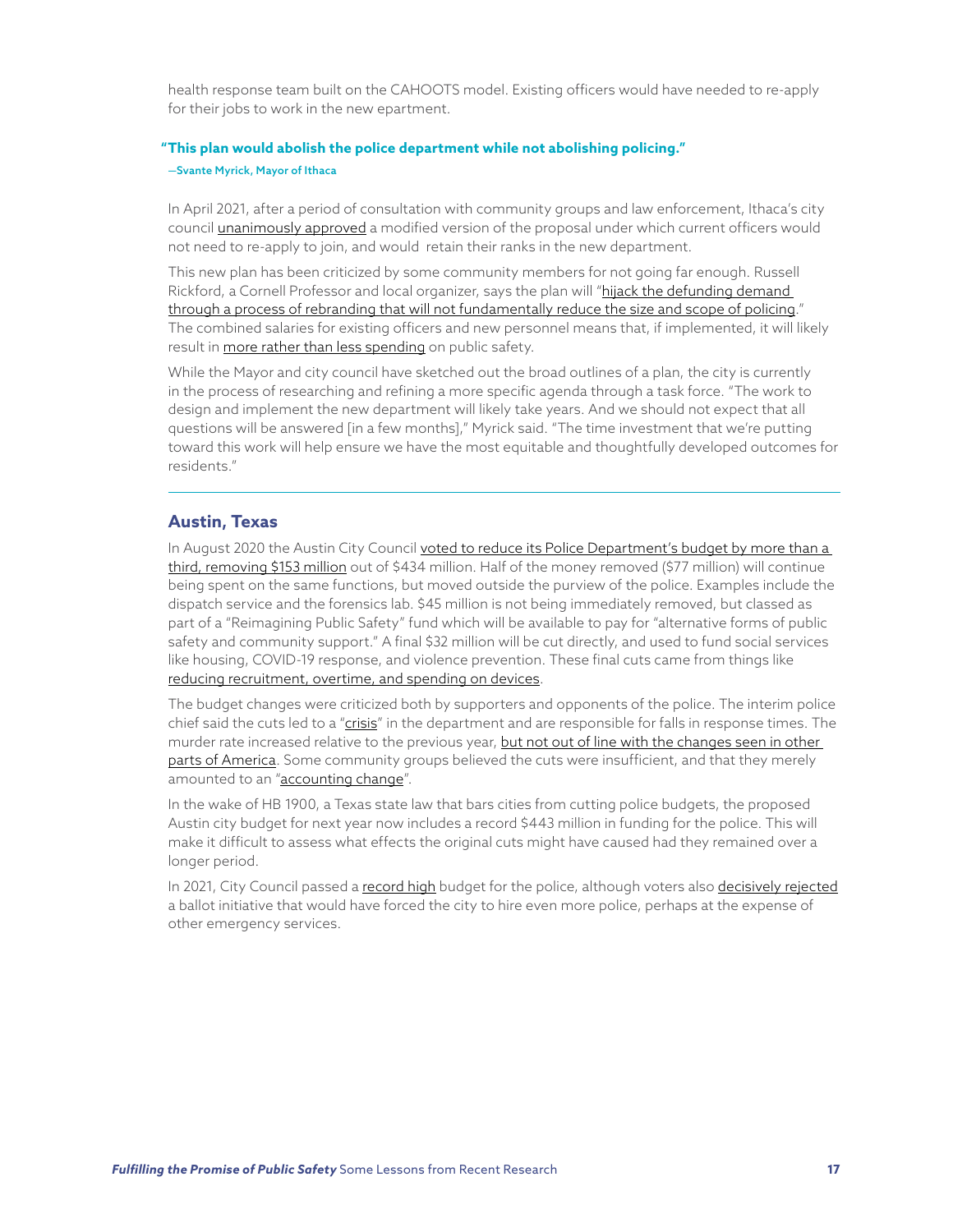### *What can we learn from how other countries' public safety systems operate?*

### How Does Policing in Peer Countries Look Different?

#### **There are no developed countries which have eliminated police. Even countries which have much smaller police forces (like Finland) still have police officers (130 for every 100,000 Finns, compared with 238 for every 100,000 Americans).**

But many countries organize their police differently. Policing in the United States is highly decentralized, [with more than 15,000 police departments.](https://polis.osce.org/country-profiles/united-states-america) Most other developed countries centralize the administration of police to a higher degree. France is one of the [most centralized,](https://polis.osce.org/country-profiles/france) with only three police forces, all nationally-governed. Locally-governed forces might make it easier to experiment and pursue local changes, but fragmentation can also make it [harder to reform the system as a whole](https://link.springer.com/article/10.1007/s41887-020-00046-z).

Accountability is also organized differently in many countries. In the US, police departments are generally allowed to investigate themselves. In many countries, oversight is the responsibility of a [national agency](https://www.cfr.org/backgrounder/how-police-compare-different-democracies) that's independent from local forces.

American police receive [significantly less training](https://www.cfr.org/backgrounder/how-police-compare-different-democracies#chapter-title-0-5) than their counterparts in many European countries. The average police academy program in the U.S. lasts 20 weeks: substantially less than the training provided to officers in some other countries. Irish officers receive more than 100 weeks of training; German officers more than 130; and Norwegian and Finnish officers spend four years in police college (Haberfeld 2003, 2018). Meanwhile, 37 US states allow recruits to work as police officers prior to completing basic training (ICJTR 2021). On average, American recruits receive more than [three times](https://bjs.ojp.gov/content/pub/pdf/slleta13.pdf)  [more firearm training than de-escalation training](https://bjs.ojp.gov/content/pub/pdf/slleta13.pdf). This training deficit is concerning given the potentially high stakes of every police encounter.

One clear difference is in killings by police: [the US has significantly more](https://www.cfr.org/backgrounder/how-police-compare-different-democracies#chapter-title-0-6). In 2019, 33.5 people were killed by law enforcement for every 10 million in America (1,099 total). Canada came a distant second, with 9.8 killings per 10 million (36 total). In England and Wales, only 3 people were killed by police in 2019. Some countries go many years without having any police killings. The UK, Ireland, Iceland, New Zealand, and Norway avoid [routinely arming their police officers](https://edition.cnn.com/2017/07/19/world/us-gun-crime-police-shooting-statistics/index.html). That said, the United States has far more civilian firearms per citizen than any other country (the US has [120 firearms per every 100 citizens](https://en.wikipedia.org/wiki/Estimated_number_of_civilian_guns_per_capita_by_country)-more than one per person; Canada has about 35 per 100 citizens; England and Wales in the UK have less than 5 per 100 citizens). This context complicates efforts to limit police use of firearms, though reducing police killings remains just as crucial.

### Are We Spending Too Much on Police?

#### **Spending on Police**

It is difficult to know the "right" amount of spending free of context, but internationally the US is about [in the middle of its peer countries](https://www.cfr.org/backgrounder/how-police-compare-different-democracies) in terms of police budgets (Cheatham and Maizland, 2021). We spend less than France and the UK, but more than Germany and Japan.

Overall, American police spending has remained steady as a share of local spending. Police expenditures have been [just under 4% of state and local budgets](https://www.urban.org/policy-centers/cross-center-initiatives/state-and-local-finance-initiative/state-and-local-backgrounders/criminal-justice-police-corrections-courts-expenditures) for the last 40 years. The more significant change has been the [increase in spending on prisons and corrections,](https://www.hamiltonproject.org/charts/corrections_spending_per_capita) which has risen by more than 50%. These are average figures, of course, and police spending has risen in some places while falling in others: [half of America's fifty largest cities increased their police budgets this year.](https://www.bloomberg.com/graphics/2021-city-budget-police-funding/?sref=vxSzVDP0)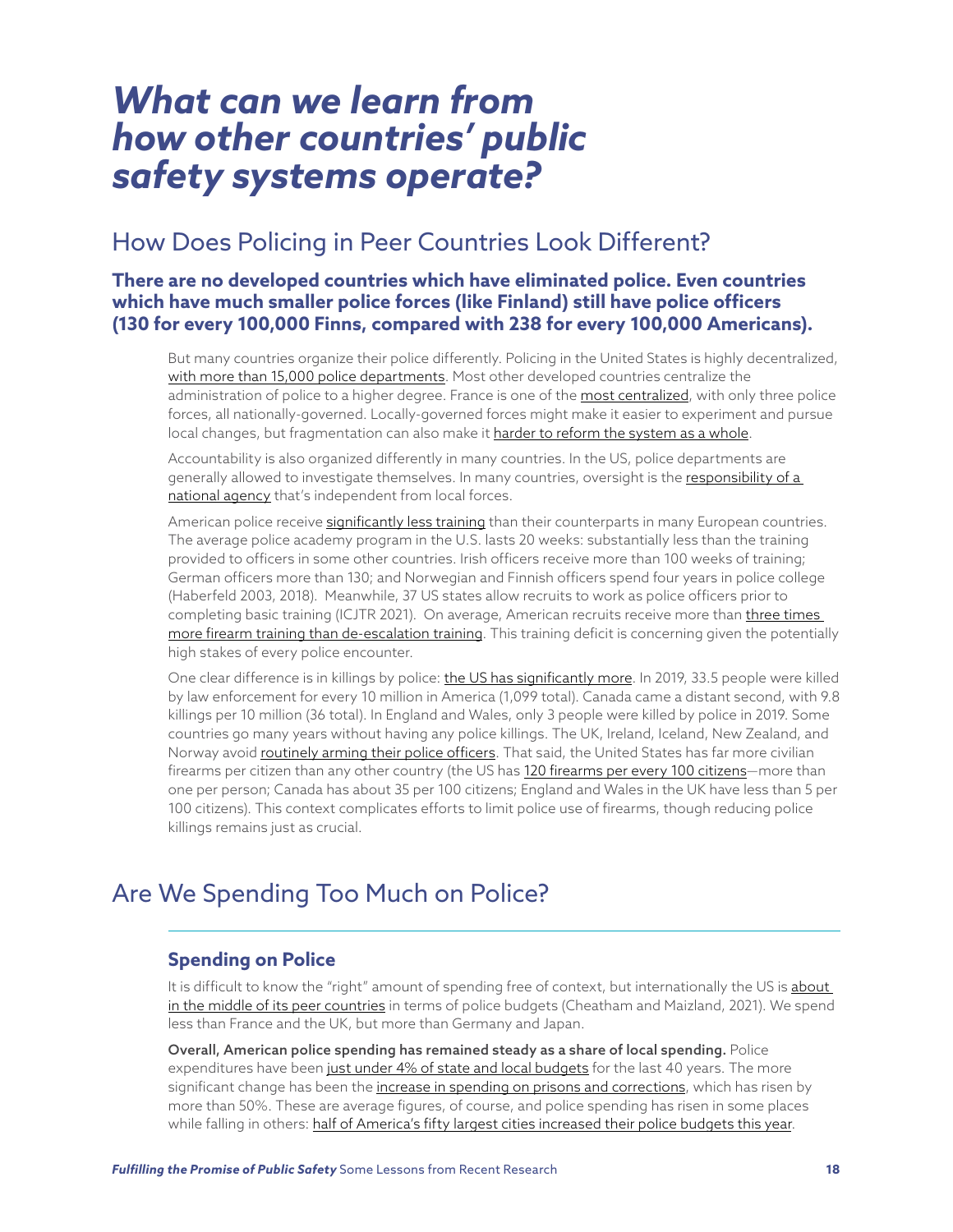#### **Spending on Social Services**

One idea for reform that several activists and community groups have raised is that policing as we know it could be *eliminated* if we spent much more on social programs. The theory is that dealing with social ills could stop problems before they turn into situations that require police and the criminal justice system. It is difficult to rigorously evaluate such a proposition, since it would represent such a large departure from what we can currently observe in the US.

Looking at Nordic countries may provide some sense of what can be achieved with more social spending. These countries, with larger social budgets and smaller police budgets, have lower crime rates and less incarceration. But they still have police forces, some of them nearly as large (proportional to population) as American forces. So while social spending may be able to displace some need for officers, it may not be able to eliminate it entirely. For more, see the callout box below.

### Lessons from the Nordic Countries

International examples, however, can provide at least some sense of how moving in this direction might turn out. The Nordic Countries—Denmark, Finland, Iceland, Norway and Sweden—make heavy investments in addressing citizen needs through public social services. Nordic countries spend roughly half their annual economic output on government, compared to about a third in the US. The fraction of the labor force working in the public sector in Norway is 30%, twice the figure for the US. They do this while spending less on police: less than 0.6% of GDP compared with more than 0.8% of GDP in the US.

Nordic countries also differ in their treatment of prisoners. Sentences tend to be shorter, and prisons are relatively comfortable spaces that focus on education and job training. Evidence suggests that unemployed people who go to prison in Norway receive actual rehabilitation and have better post-incarceration outcomes than their non-incarcerated, unemployed fellows.

These choices are matched by excellent criminal justice outcomes: Nordic countries have among the lowest homicide rates in the world, and nearly all the homicides they do have are solved (only [around half](https://www.themarshallproject.org/2022/01/12/as-murders-spiked-police-solved-about-half-in-2020) of homicides are solved in the US). Police in these countries [almost never](https://www.thelocal.no/20161128/norwegian-police-involved-in-just-fourth-fatal-shooting-in-14-years/) kill [anyone](https://www.theguardian.com/world/2013/dec/02/iceland-armed-police-shoot-man-dead-first-time). In one sense, this provides some validation of the idea that more social spending might reduce crime.

Despite all of this social spending, however, the Nordic countries still have nontrivial police forces. The US has about 238 police officers per 100,000 residents. Denmark, Sweden and Iceland have around 196, Norway has 188, and Finland has 130. And other big European countries have significantly *more* officers than the US: [Germany has](https://en.wikipedia.org/wiki/List_of_countries_and_dependencies_by_number_of_police_officers)  [336 and France has 429.](https://en.wikipedia.org/wiki/List_of_countries_and_dependencies_by_number_of_police_officers)

If crime is so low and the social safety net is so generous, why do the Nordic countries still have police? The reason is probably that these countries still face some of the same public safety challenges as countries with less social spending—challenges that still require officers. There is still domestic violence in the Nordic countries, for instance, and many Nordic cities still face recurring cycles of violence. Police in Nordic countries are quite different from their US counterparts: they are far more integrated with social services and far less likely to use violence, for example. However, they continue to exist in nontrivial numbers. This suggests that even if the US were to pursue a substantial increase in social spending, its police forces might not be dramatically reduced in size.

#### **Neither Policing nor Social Services are Perfect Substitutes**

Focusing only on whether money is going to police or social services misses the broader question of what those agencies are being deployed to do. The most consistent theme from a poll of experts on the issue is that [how the money is spent matters more than how much.](https://cjexpertpanel.org/surveys/policing-and-public-safety/)

 **"We have good evidence that SOME forms of social services can reduce the sorts of crime that drive social harms (violence in particular). But the public conversation right now treats all social services as being equivalent in their violence-prevention impacts, which (together with the inevitable bigcity politics) creates questions about what sorts of services would actually get funded in practice."**

—Jens Ludwig, Director of the Crime Lab at the University of Chicago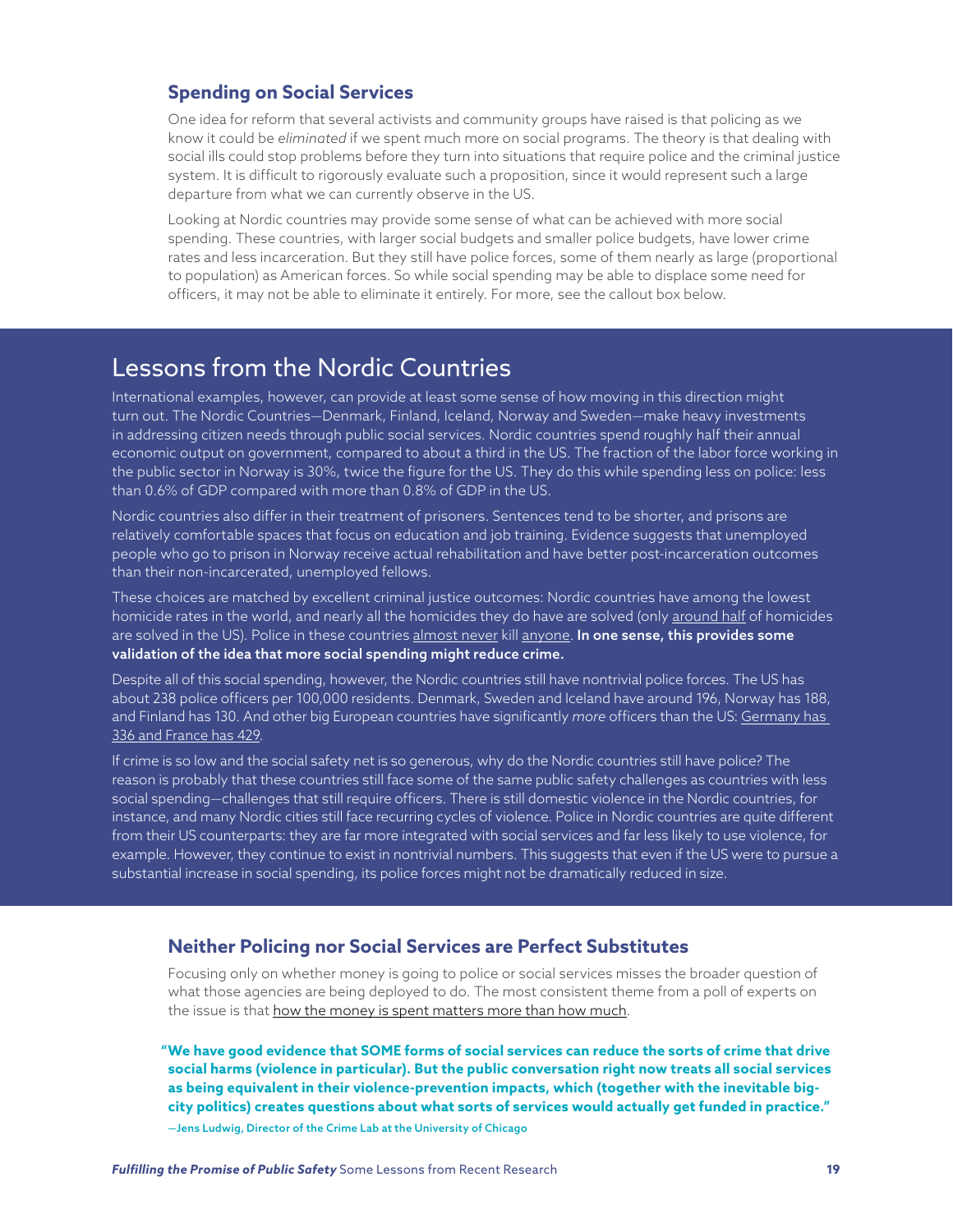In some situations social services can serve as substitutes for policing, but in other situations the two approaches are complementary. Some of the biggest benefits from social services take a while to materialize, so effective reform may require increasing overall investment, not only moving funds.

 **"Some expenditures, such as mental health services and longer school days, would likely have immediate public safety benefits. Other interventions, such as improved housing and earlychildhood education, have benefits over longer time horizons. So improved social services are important but not necessarily direct substitutes for public safety spending."**

—Felipe Goncalves, Assistant Professor of Economics at the University of California, Los Angeles, specializing in policing, crime, and education

Experimental evidence emphasizes that policing and social services aren't an either/or proposition—in fact, both could be ineffective if they are not tailored to the needs of the community. A [randomized](https://citeseerx.ist.psu.edu/viewdoc/download?doi=10.1.1.575.7298&rep=rep1&type=pdf)  [evaluation comparing different strategies](https://citeseerx.ist.psu.edu/viewdoc/download?doi=10.1.1.575.7298&rep=rep1&type=pdf) to address crime hot spots in Lowell, Massachusetts examined three approaches: (1) increased police presence, focusing on misdemeanor arrests, (2) increased social-service provision, or (3) addressing community problems such as removing vacant buildings or adding lights to dark street corners. The third strategy—where the government determined specific challenges and worked to address them—was the most effective strategy for reducing crime.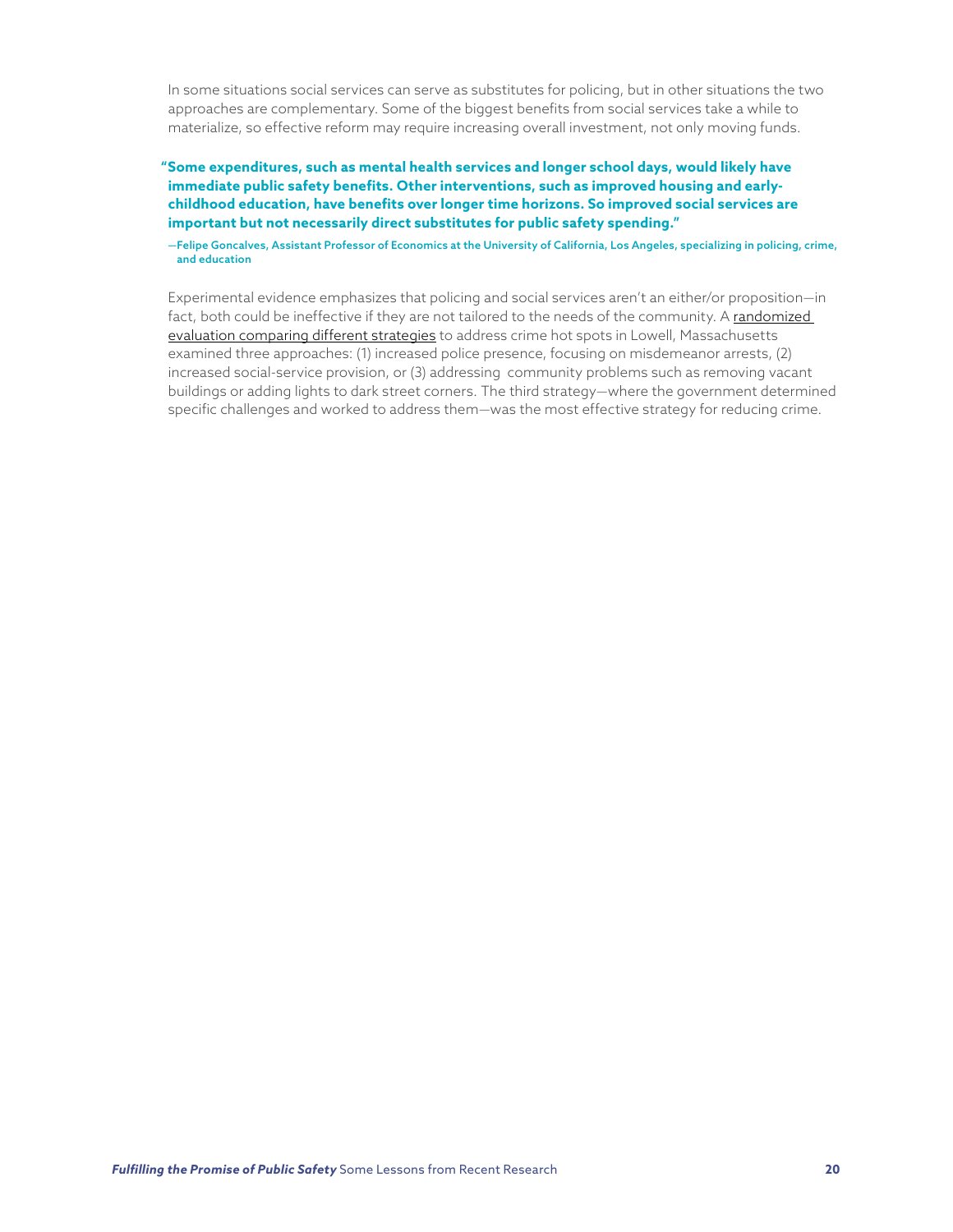# *Conclusion*

*We know that police forces can be effective in reducing homicides and preventing other violent crimes, and can even help reduce incarceration by discouraging crime in the first place. In other words, well-run police can constructively contribute to safety and security.*

*We also know that unarmed and innocent Americans are being killed or injured by police. We know that communities of color experience disproportionate and intrusive stops from officers, and we know these have lasting effects, especially on young people who are unfairly targeted. These acts have compromised the promise of public safety to provide justice and fairness.*

*The persistence of these injustices, the many difficulties in*  righting them, and the delays faced by the public when trying *to gather more information about them, represent failures of accountability and transparency.*

The American Public Safety system is at a crucial juncture. Everyone wants and needs safety and security. And an effective public safety system is especially crucial for people of color who face higher risks of being victims of crime and violence. These communities are in a bind, [wanting police officers to](https://news.gallup.com/poll/316571/black-americans-police-retain-local-presence.aspx)  [patrol their streets](https://news.gallup.com/poll/316571/black-americans-police-retain-local-presence.aspx) and prevent crime but also [worrying that they will put themselves at risk if they call](https://www.ipsos.com/sites/default/files/ct/news/documents/2021-05/Topline%20Axios%20Hard%20Truth%20Civil%20Rights%20052321.pdf)  [the police.](https://www.ipsos.com/sites/default/files/ct/news/documents/2021-05/Topline%20Axios%20Hard%20Truth%20Civil%20Rights%20052321.pdf) Too many Americans are doubly victimized by these fears.

Is it better to address the shortfalls of the current system with more reforms? Or is it better to push for systemic changes? Although these two positions are often placed in opposition, they do not need to be incompatible. It is possible to both win smaller-scale reforms that help citizens and save lives in the near-term, while also intelligently piloting innovations to shift the basic nature of the public safety system. Both of these routes are discussed more in the recommendations below.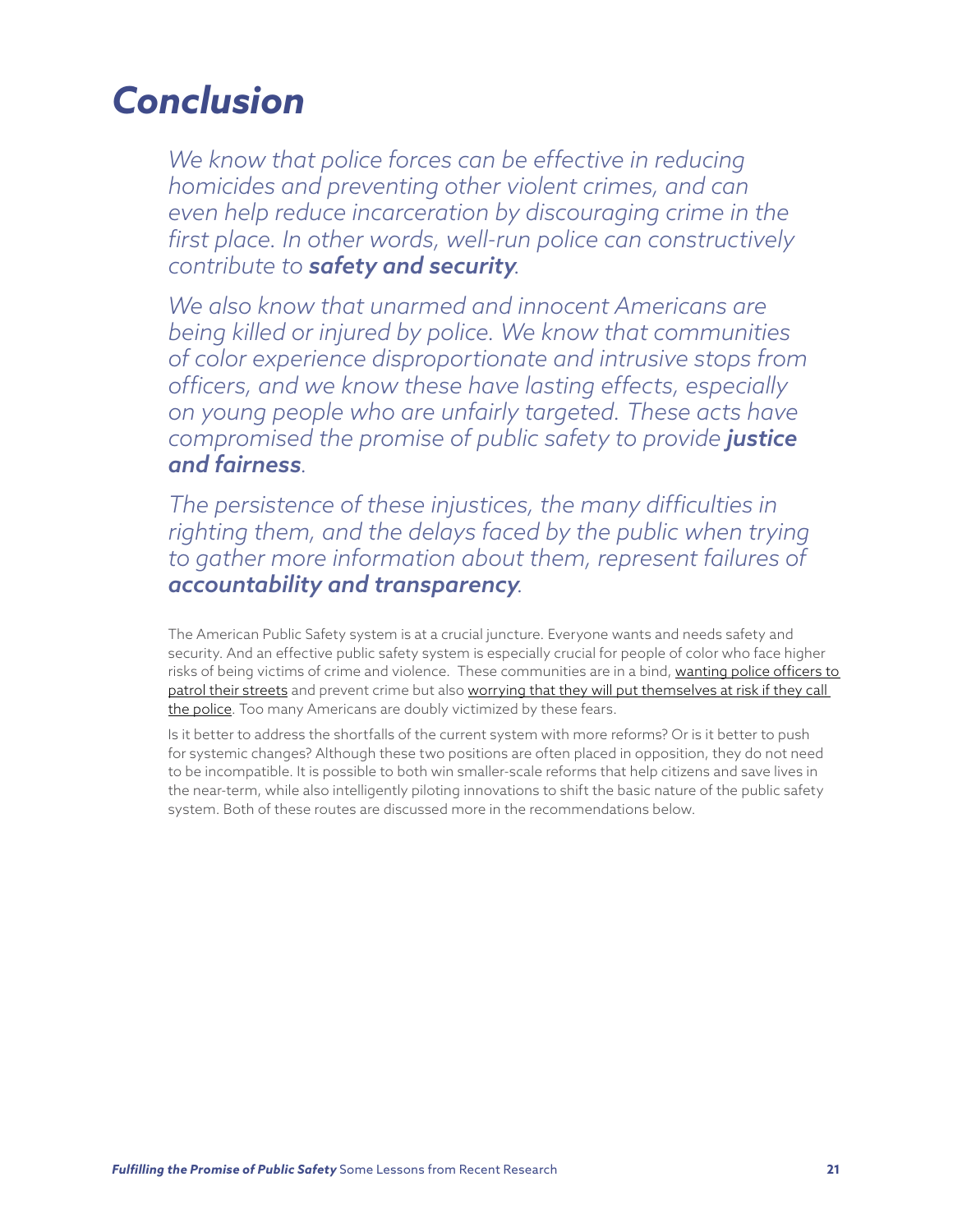# *Recommendations*

#### **Total replacement may not be a silver bullet**

It is both technically and politically difficult to rapidly replace a police department with something wholly new. As a result, we lack enough experience of full replacement to really evaluate how it might work. Given our limited evidence, a degree of caution and care, both in designing new institutions and building coalitions behind them, is merited. That said, having seen some attempts at dramatic reform, we can at least suggest that when the process is rushed replacement efforts can easily be derailed or lose support. This does not mean cities can afford to sit on their hands: the problems in American public safety need to be urgently addressed. But communities considering dramatic changes should also be exploring other more focused changes as well.

#### **We have room to change how police operate**

**When police are not replaced entirely, there a range of ways that their operation can be changed.** 

We have some evidence that police can effectively be paired with service providers in co-responder models, and that police can help divert people from prosecution and incarceration. There are also opportunities to improve police training: while beyond the scope of this guide, educational programs like active bystander training, de-escalation training, and procedural justice training have all shown promising results.

For one example, a recent randomized evaluation of an intensive [procedural justice training](https://www.pnas.org/doi/full/10.1073/pnas.2118780119) for police found that the intervention reduced **both** arrests and crime, and improved resident perceptions of the police.

#### **We have opportunities to shift some missions to other providers**

Besides reforming how police operate, jurisdictions can also consider moving responsibility for certain police activities to other kinds of staff and departments. Police alternatives like Mental Health Response Teams appear popular with the public. Though evidence is still limited, these appear to improve outcomes on some dimensions. They do not fix every issue, however: staffing can be a concern and they may only be able to displace a minority of calls for service. Beyond crisis response, police departments can also cleave off activities like enforcing minor traffic rules to other unarmed departments. This may avoid the risk that cutting budgets without changing missions can leave problems unaddressed. That said, particular moves like shifting traffic enforcement are still not thoroughly researched, and jurisdictions that try this should build monitoring and evaluation into their efforts.

#### **Research partnerships are valuable**

All American jurisdictions need to face up to racial disparities in policing, which requires deepening their understanding of their specific challenges. Citizen groups can play a crucial role in advocating for better action, educating, and pushing depts to be transparent, for example by requesting public records. But departments should also reach out to researchers, who can help gather the unbiased data that both police, policymakers, and voters need in order to make the right decisions to move forward. Without some cities and departments being willing to do this already, much of the evidence we have here would be unavailable. And our knowledge base would be even wider if this happened more often.

#### **A portfolio approach is worthwhile**

We do not know of any single reform proposal that is guaranteed to solve all the problems with American public safety in one stroke. Many of the most promising, well-studied approaches have well-defined but limited scopes. Countries with much more robust social service provision still have police forces 80-85% the size of American forces. The public safety challenge is sufficiently complex that police, politicians, and activists should all consider a portfolio approach involving multiple kinds of responses.